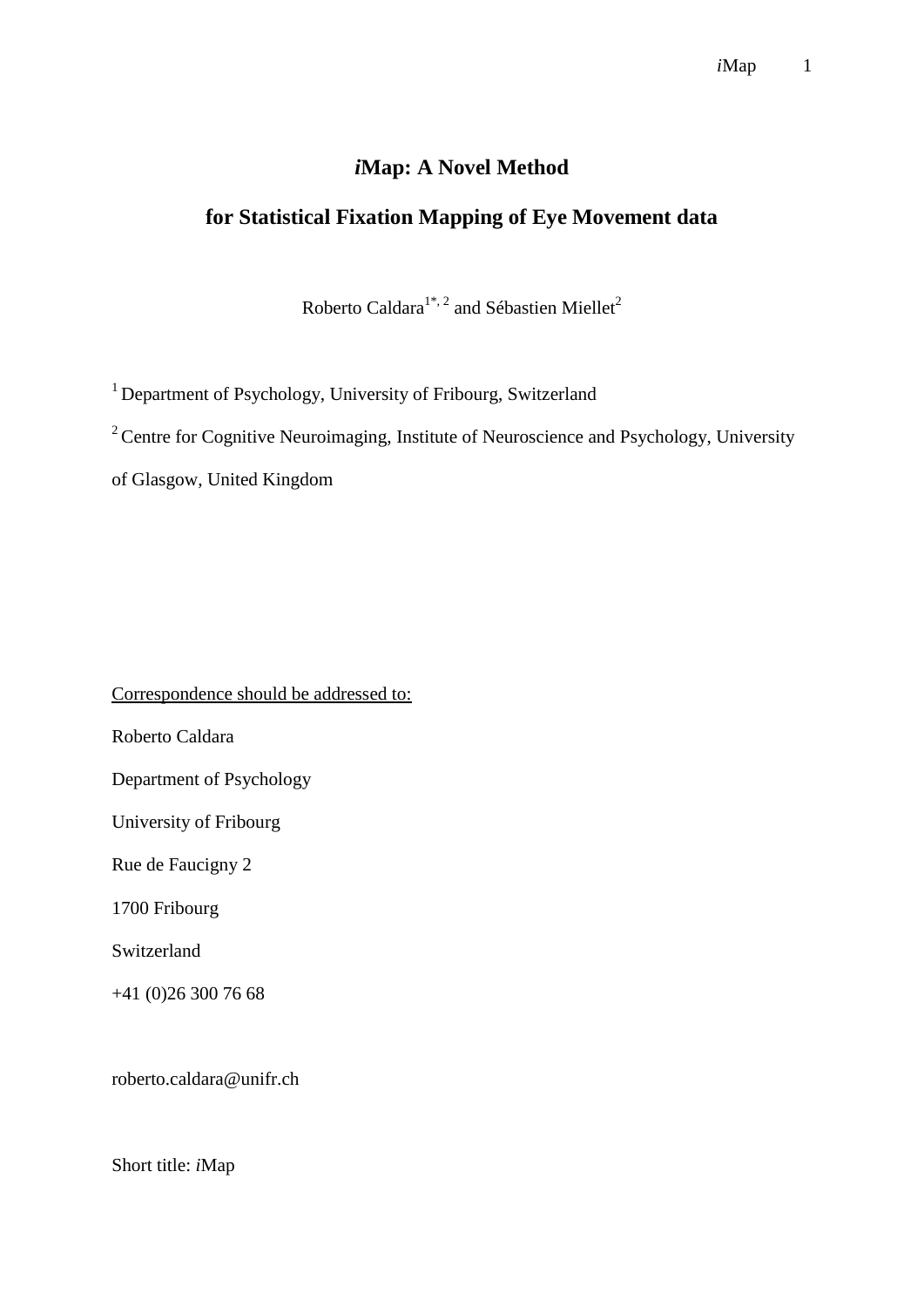# **Abstract**

Eye movement data analyses are commonly based on the probability of occurrence of saccades and fixations (and their characteristics) in given Regions of Interest (ROIs). In this paper, we introduce an alternative method – *i*Map – to compute statistical fixation maps of eye movements based on an approach inspired by methods used in functional Magnetic Resonance Imaging. Importantly, *i*Map does not require the *a priori* segmentation of the experimental images into ROIs. With *i*Map, fixation data are first smoothed by convoluting Gaussian kernels to generate 3D fixation maps. This procedure embodies the eye-tracker accuracy but can also be used, by setting the Gaussian kernel, to represent acuity or attentional constraints. In addition, the smoothed fixation data generated by *i*Map conform to the assumptions of the robust statistical Random Field Theory (RFT) approach applied thereafter to assess significant fixation spots and differences across 3D fixation maps. The RFT corrects for the multiple statistical comparisons generated by the numerous pixels constituting the digital images. To illustrate the processing steps of *i*Map, we provide real eye movement data on face, visual scene and memory processing. The *i*Map Matlab toolbox is editable and freely available to download online.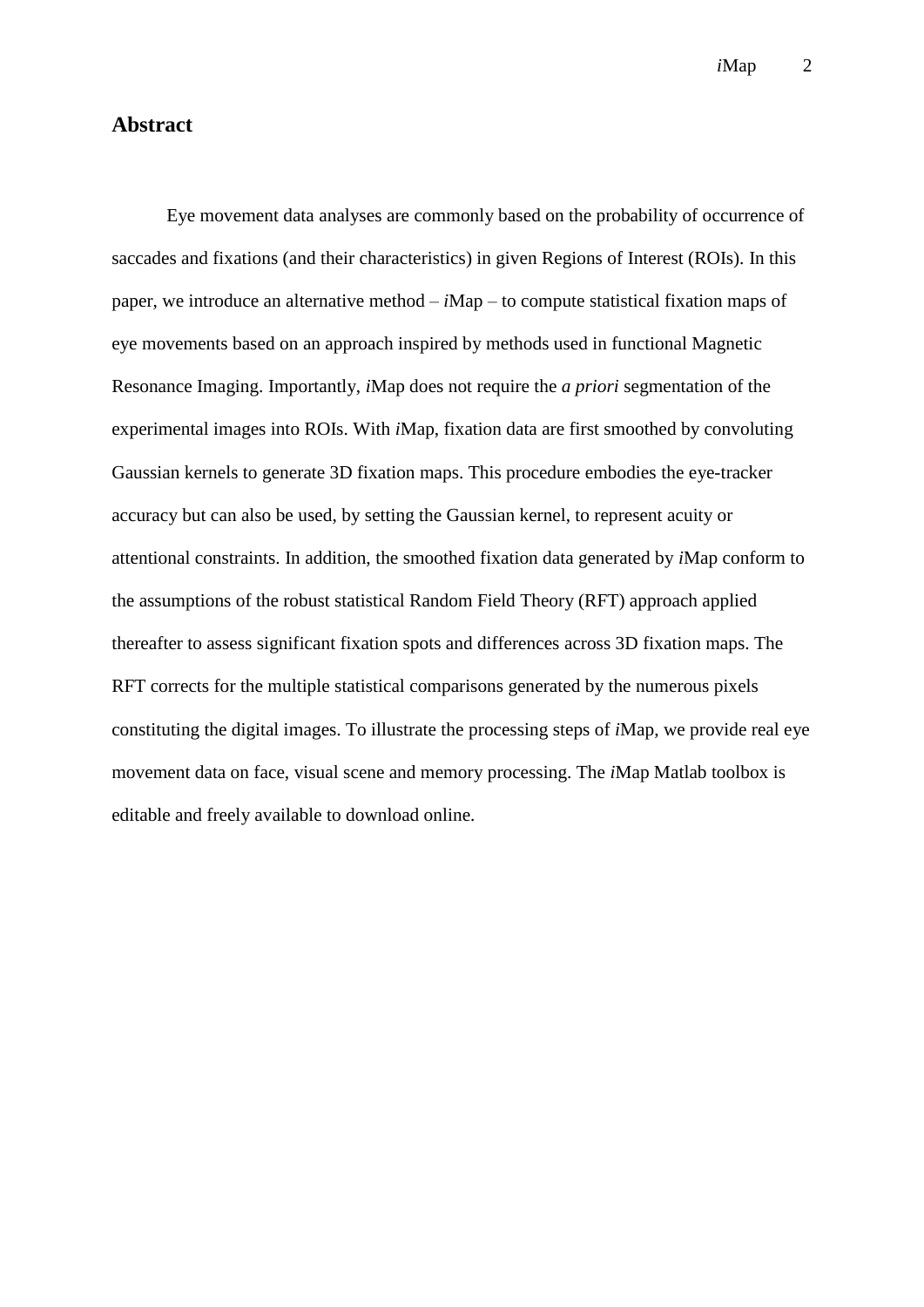The human visual system is equipped with the most sophisticated machinery to effectively adapt to the visual world. *Where*, *when* and *how* human eyes are moved to gather information to adapt to the visual environment has been a question that has fascinated scientists for more than a century. Javal [\(1879\)](#page-36-0) coined the term saccade to describe the rapid movement of the eyes produced during reading, an oculomotor phenomenon identified by Hering [\(1879\)](#page-35-0) and Lamare [\(1892\)](#page-36-1) during this period. However, a comprehensive sense of the very nature of those ballistic movements, the description of the use of fixations to gather the relevant information to solve the task at hand and the scientific definition of saccades, came with Dodge [\(1916\)](#page-35-1) and the development of photographic techniques for recording corneal reflections. This novel recording approach paved the way to the scientific study of eye movements [\(see Wade, Tatler, & Heller, 2003\)](#page-38-0).

Guy T. Buswell [\(1935\)](#page-34-0) published the first systematic study on *How People Look at Pictures: A Study of The Psychology of Perception in Art*. Buswell observed that trained and untrained artists deployed similar fixation patterns to analyze paintings. All observers shared a similar oculomotor behaviour, deploying initial short fixations over the main features of the paintings, which were subsequently followed by a series of longer fixations. Interestingly, when fixations were collapsed across observers, they highlighted areas containing salient or diagnostic parts of the images. Critically, these observations revealed that eye movements are not randomly sampling the visual input space, but are effective to solve problems in visual cognition. This work was then followed by a series of studies, leading in particular to the seminal work of Yarbus [\(1965\)](#page-39-0), which extensively showed similar findings for diverse visual objects. Yarbus showed more importantly how top-down factors modulate the eye movement strategy deployed by observers to gather information from the very same picture, attracting attention in the wider scientific community<sup>1</sup>. Since then, we have witnessed an explosion of

1

 $<sup>1</sup>$  Note that Yarbus recorded only a single observer for demonstrating task effects on eye movement patterns.</sup>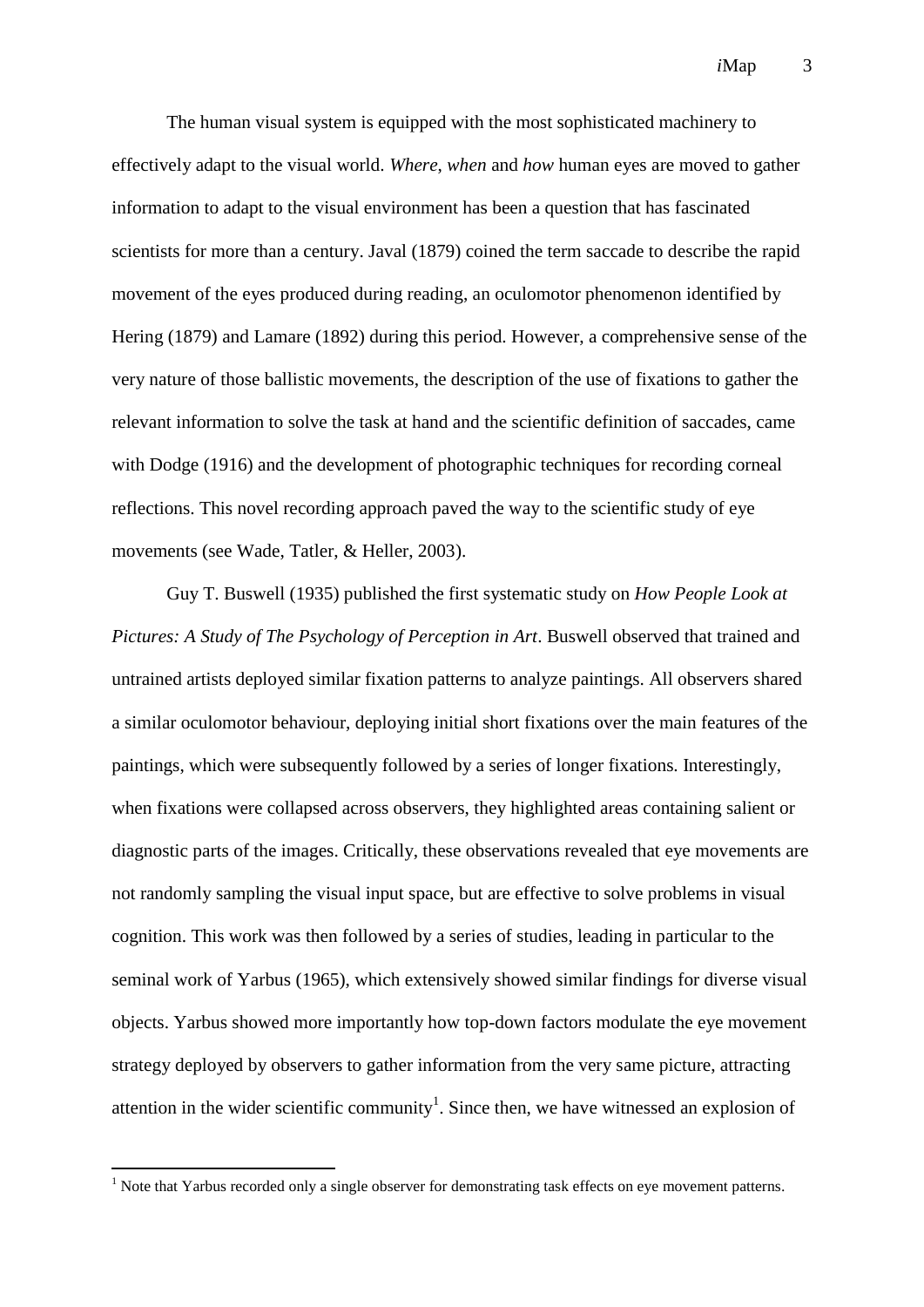eye movement studies in language and visual scenes (see [Rayner, 1998;](#page-37-0) [Rayner, 2009\)](#page-37-1), as well as studies with clinical populations [\(see Van Gompel, Fischer, Murray, & Hill, 2007\)](#page-38-1).

Nowadays, the development of new technologies that have increased the precision, the ease and affordability of eye tracking devices, has significantly impacted on the prominence of eye movement research. There is also an increasing awareness in the scientific community of the need to control eye movements during any experiment in vision [\(e.g.,](#page-39-1)  [Yuval-Greenberg, Tomer, Keren, Nelken, & Deouell, 2008\)](#page-39-1). These observations lead to the prediction that eye movement research will continue to gain importance in the future within the vision sciences community.

Scientific disciplines rely on their own specific metrics. Eye movement studies generate a quantity of rich data, which traditionally have largely relied on measures from two events characterizing *where, when* and *how* the eyes gather information from the visual world: *saccades* (i.e., their latency, amplitude, direction and occurrence over the time course) and *fixations* (i.e., location and duration), as well as many measures derived from these events such as cumulative saccade length, pupil dilation, etc.. To characterize and isolate statistical differences in the eye movements deployed to process visual inputs, the large majority of the eye movement literature has used a Region or Area of Interests (ROI or AOI) approach. Strictly and formally speaking, every single pixel of a digital image could be considered as a variable of interest to measure the occurrence of *saccades* and *fixations*, which results in a complex multidimensional space. The goal of segmentation is to reduce the visual input space (usually defined by thousands or millions of pixels) of the digital images used during the experimental tasks into something that is meaningful and easier to analyze. Image segmentation is usually based on a mixture of low-level boundaries of the object/feature shapes (lines, curves, etc.) present in the digital images, and high-level, semantic *a priori* that experimenters have about the parts constituting a particular visual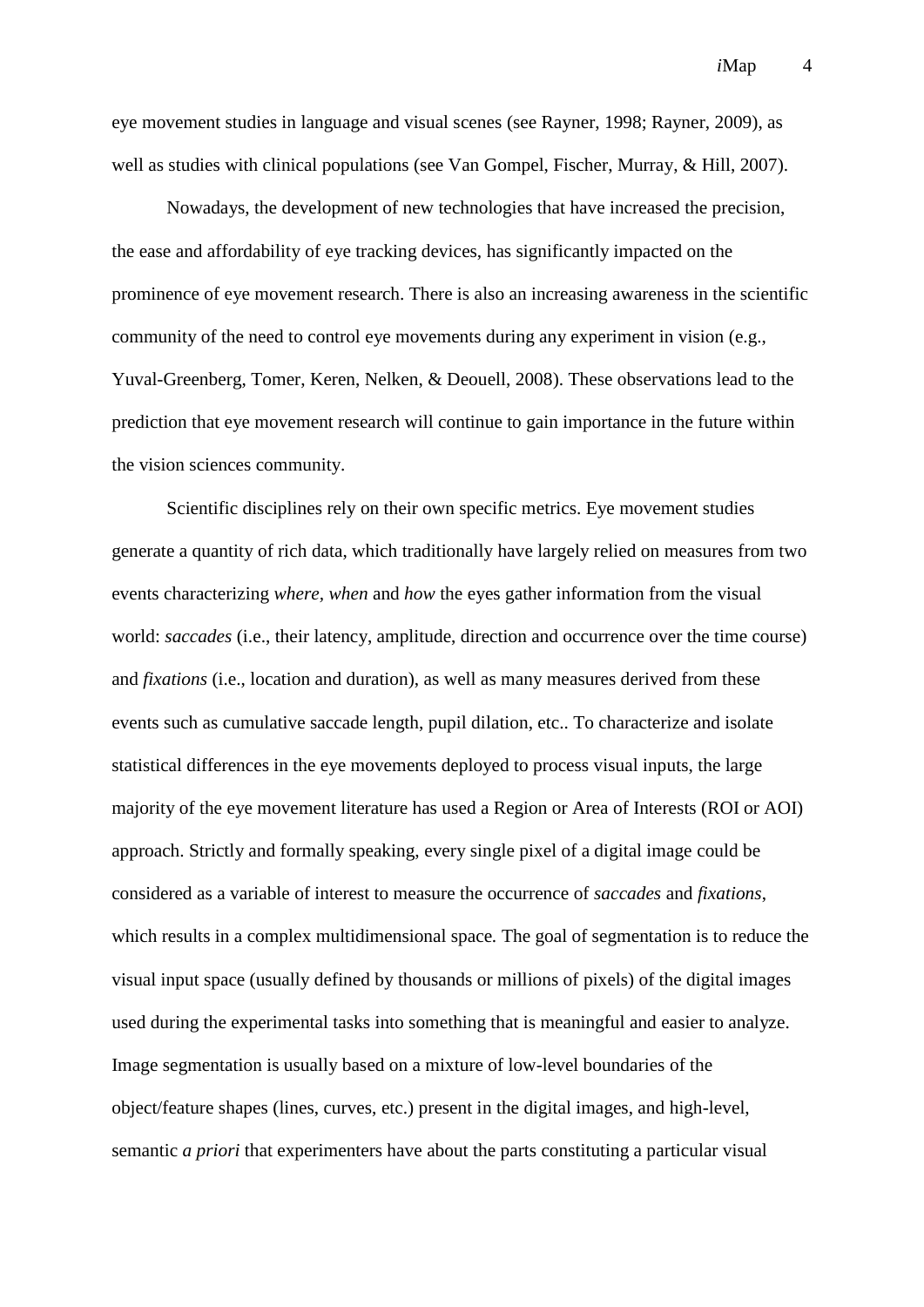object. These boundaries are typically related to object/feature locations. More precisely, image segmentation is the process during which pixels are clustered together and assigned a label, such that pixels sharing a similar label would also share particular visual characteristics or semantic properties. This process results in a set of regions that collectively cover the entire image. Once the images used in a particular experiment are segmented into ROIs, descriptive eye movements are then measured, with the probability of fixation/saccade and their respective characteristics (i.e., number, duration, amplitude, etc.) calculated for each of the defined ROIs. The measures obtained for those metrics are thereafter submitted to conventional statistical analyses.

So far it has often been implicitly assumed that the ROIs are optimally representing the visual categories present in the visual input space (i.e., for face processing: the eye, the nose and mouth regions). However, segmenting visual inputs into ROIs is constrained by *subjective* evaluations, which is – by definition – problematic from a scientific point of view. For instance, how should the borders of a visual region representing the human eyes be concretely defined? Should both human eyes be considered as a single region? Should the pixels outside the eye sclera be considered as belonging to the eye region or not? If this is the case, how many pixels of the skin should be included? Should the pixels of this region be included by using a curvilinear, elliptical or rectangular shape? Obviously, beside an *objective* definition of a ROI based on the human sclera, the remaining options used to define ROIs for an eye region do not have an *objective* answer. For this reason, there is great variability between eye movement studies in the definition of ROIs representing the very same information: for instance, the eye region in faces (e.g., [Barton, Radcliffe, Cherkasova,](#page-34-1)  [Edelman, & Intriligator, 2006;](#page-34-1) [Henderson, Williams, & Falk, 2005;](#page-35-2) [Orban de Xivry, Ramon,](#page-37-2)  [Lefevre, & Rossion, 2008\)](#page-37-2). The same difficulties generalize to all the visual inputs. For instance, in the domain of visual scenes, it is difficult to define the objects to be included in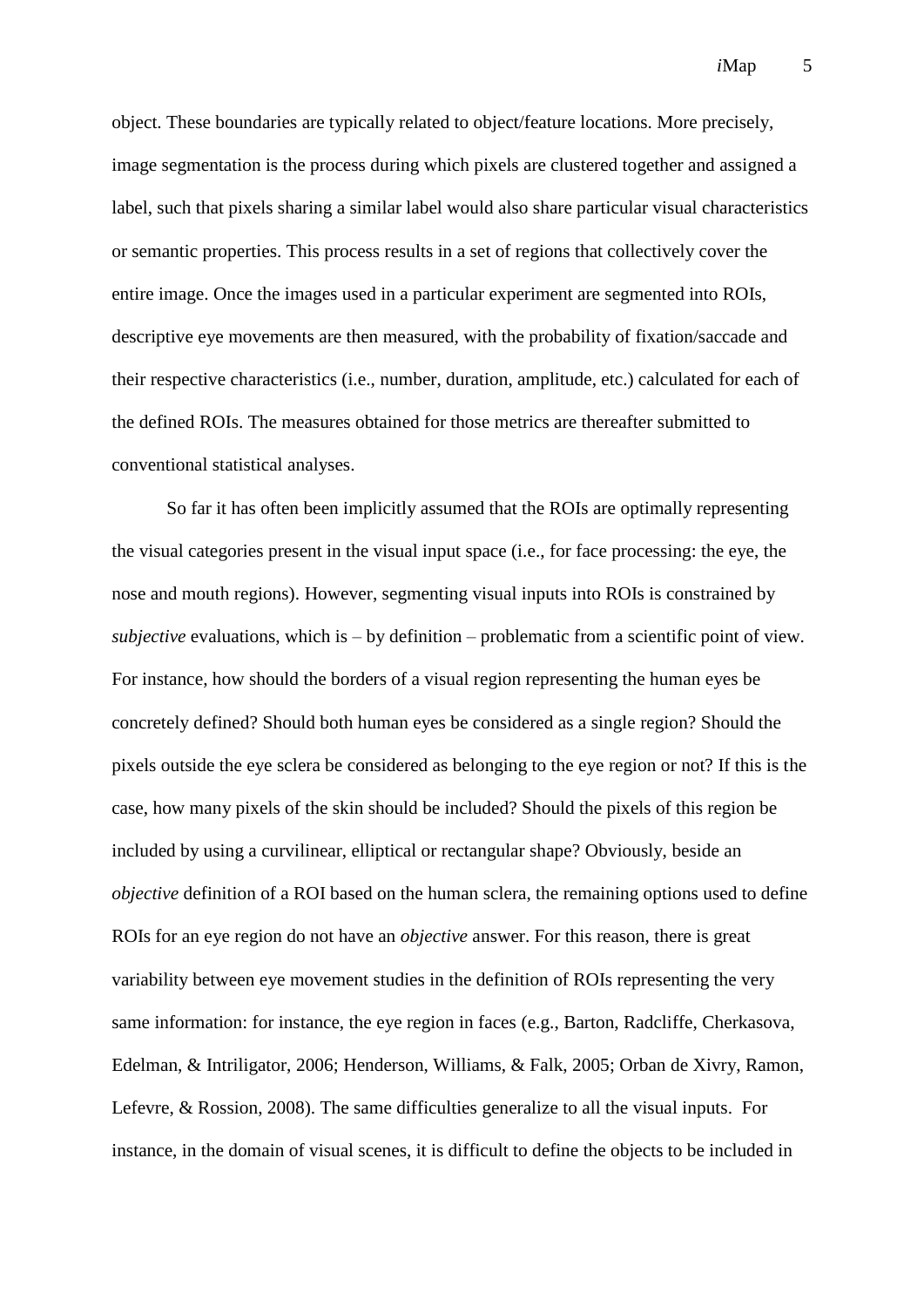the ROI. Is it appropriate to determine different regions for a human body embedded in a visual scene (i.e., head, neck, hands, etc.), or would a unique shape defining the body be more appropriate? Should a ROI be strictly defined by using the edges of an object? The physical boundaries of objects are usually used to define ROIs. This choice appears sensible, however, under certain circumstances using ROIs might not be appropriate to thoroughly and effectively capture the eye movement behaviour (see Figure 1).



**Figure 1.** *Panel a* shows an example extracted from an item of an animal visual search task used in Miellet et al.'s study [\(2010\)](#page-37-3). The red contour represents a ROI based on the edges of the panda, a rule routinely used in the eye movement literature relying on ROIs. The white contour shows areas of the visual scene that resulted being significantly fixated above chance level with *i*Map. The centre of gravity of the location driving the majority of fixations in this image is located outside the ROI. This perceptual bias used by the observers, would be therefore inaccurately reported by probability of fixation analyses based on ROIs. *Panel b* illustrates the difficulty in defining *a priori* ROIs in face processing studies (data from Caldara et al., 2010). The white contour shows significant area according to *i*Map, blue contours show example of ROI as commonly used in the literature. In this example, it is difficult to *objectively* attribute the intermediary fixations to the nose or mouth regions.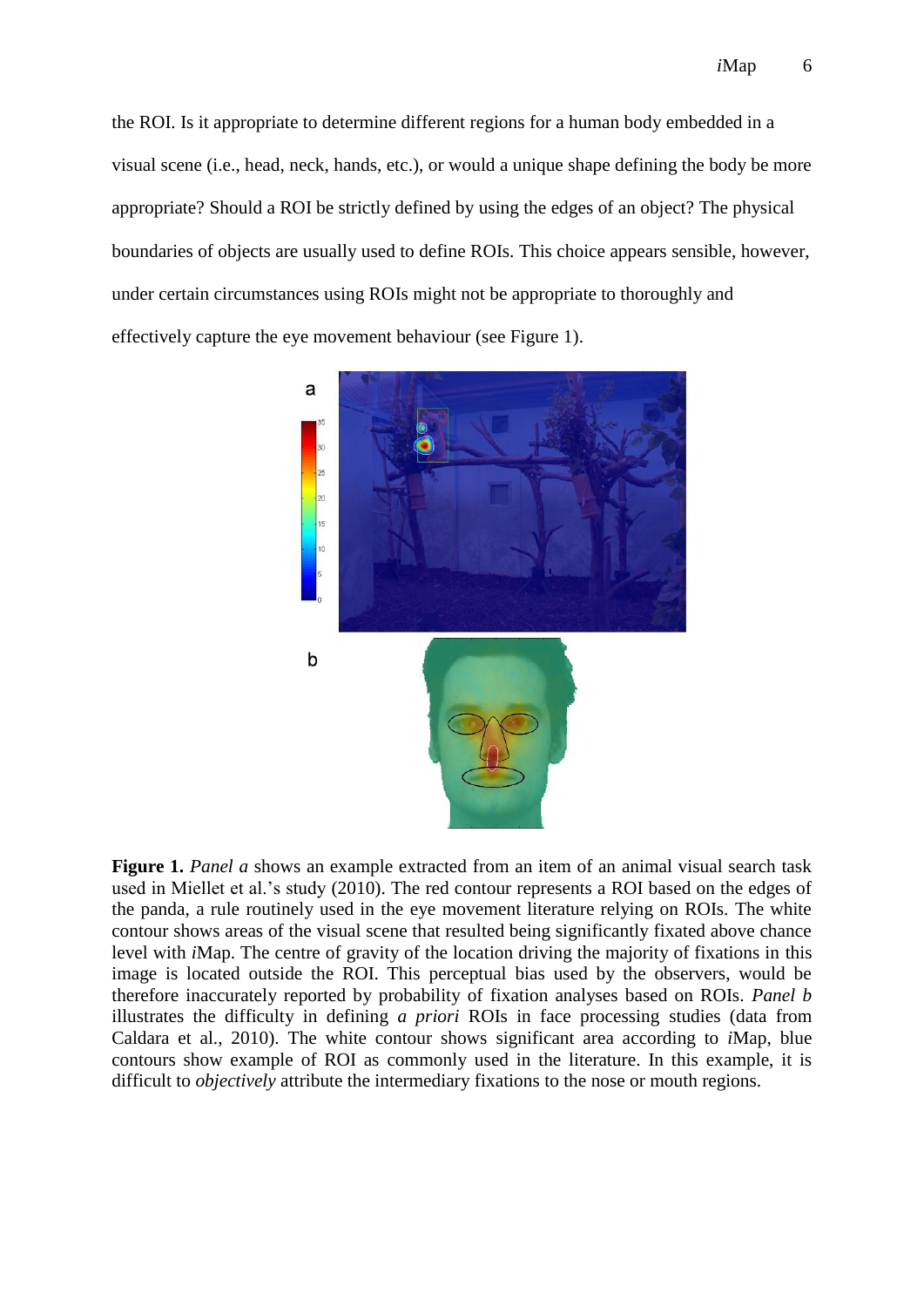But the more critical consequences of this drawback rely on the fact that the *subjective* criteria used to define ROIs compromise the potential to replicate findings across studies. Since ROIs are based on qualitative and quantitative *subjective* evaluations of the experimenters, they engender *natural* variations across authors, which in some cases thus lead to difficulty in generalizing observations across studies. Note that there are other potential problems of using ROIs has been also discussed in neuroimaging, particularly circular analyses and "double dipping" - the use of the same data set for selection and selective analysis [\(see Kriegeskorte, Simmons, Bellgowan, & Baker, 2009\)](#page-36-2).Therefore, this factor alone could potentially explain the absence of consistent effects across studies reported in the eye movement literature and points towards a methodological problem.

To overcome these limitations, we introduce a novel robust data-driven technique that does not require an a priori segmentation of the digital images used as stimuli in the experiment into ROIs: *i*Map. **[**It is worth noting that methods sharing similarities with *i*Map were introduced by various researchers before us (e.g., [Barrington, Marks, Hsiao, & Cottrell,](#page-34-2)  [2008;](#page-34-2) [Bruce & Tsotsos, 2009;](#page-34-3) [Buchan, Pare, & Munhall, 2007;](#page-34-4) [Harding & Bloj, 2010;](#page-35-3) [Henderson, 2003;](#page-35-4) [Kita et al., 2010;](#page-36-3) [Pomplun, Ritter, & Velichkovsky, 1996;](#page-37-4) [Tatler, Wade,](#page-38-2)  [Kwan, Findlay, & Velichkovsky, 2010;](#page-38-2) [Torralba, Oliva, Castelhano, & Henderson, 2006;](#page-38-3) [Wooding, 2002\)](#page-39-2). Here, we will briefly present the characteristics that few of these methods share with *i*Map and what differentiate them from it. Tatler, Baddeley & Gilchrist [\(2005\)](#page-38-4) used a fixed grid with fixation counts in each cell and the Kullback–Leiber divergence (KL) in order to test differences in probability density functions. These authors did not weight the probability density functions with fixation durations. Moreover, because KL reports a single index for each comparison, Tatler et al. (2005) could not generate statistical fixation maps for single conditions (and their comparisons). Hence, in contrast with *i*Map, significant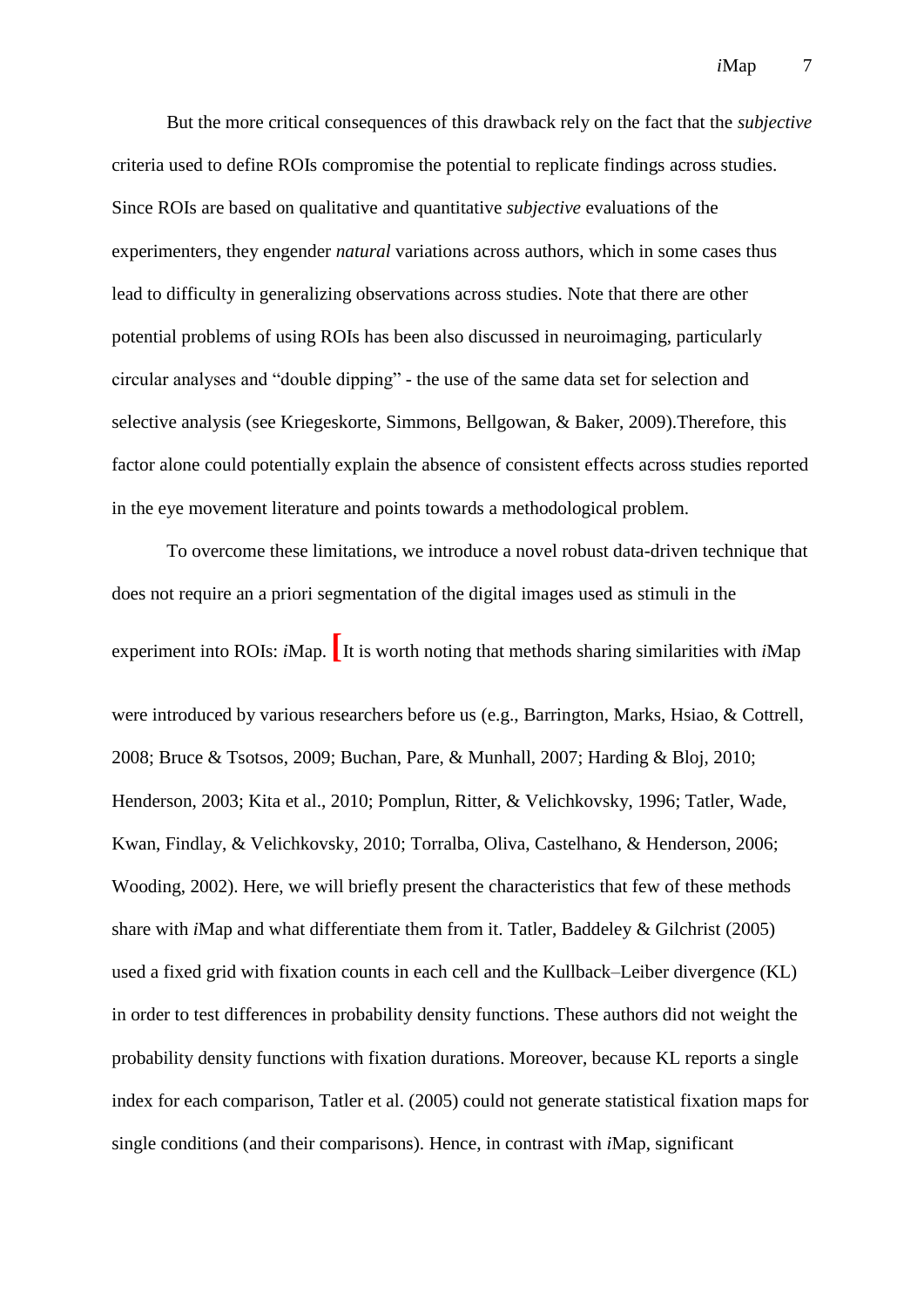differences between conditions could not be localised inside the stimulus space. Tatler [\(2007\)](#page-38-5) used Gaussian smoothing in order to generate fixation maps. However, he did not weight the density functions by the fixation duration. Moreover, no statistical test was performed on the individual or difference fixation maps.

Note that using Gaussian smoothing and weighting by fixation durations is not new per se and heat-map representations have become very popular in the last few years (see for instance (e.g., [Barrington, et al., 2008;](#page-34-2) [Bruce & Tsotsos, 2009;](#page-34-3) [Buchan, et al., 2007;](#page-34-4) [Harding](#page-35-3)  [& Bloj, 2010;](#page-35-3) [Henderson, 2003;](#page-35-4) Kita, et [al., 2010;](#page-36-3) [Tatler, et al., 2010;](#page-38-2) [Torralba, et al., 2006;](#page-38-3) [Wooding, 2002\)](#page-39-2). However, in most of the cases, heat-maps were just used for illustration purposes. More importantly, in comparison with *i*Map, no statistical test is performed on these fixation maps in order to locate the effects in the stimulus space. For instance Buchan et al. (2007) or Tatler et al. (2010) generated heat-maps for visualizing the eye-movement pattern but computed statistics using ROIs. Moreover, none of these approaches was implemented as a toolbox and is offering the numerous statistical and descriptive analyses we provide with *i*Map. For the whole stimulus space: number of fixations, total fixation duration, mean fixation duration, path length and mean saccade length. In the significant areas: Z-scored fixation durations (or number of fixations), effect sizes (Cohen's d). As well as, mean fixation duration, path length, total fixation duration and number of fixations for significant areas and the rest of the picture.

To the best of our knowledge, the method used by Leonards, Baddeley, Gilchrist, Troscianko, Ledda & Williamson [\(2007\)](#page-36-4) is the most similar to *i*Map. These authors created fixation maps based on Guassian kernels, generated difference maps and used robust statistics to compare conditions. The main advantage of *i*Map over their technique is its public availability, direct access to the parameters used and its ease of use. Another difference is that in Leonards et al. (2007), each fixation is replaced by an elongated Gaussian distribution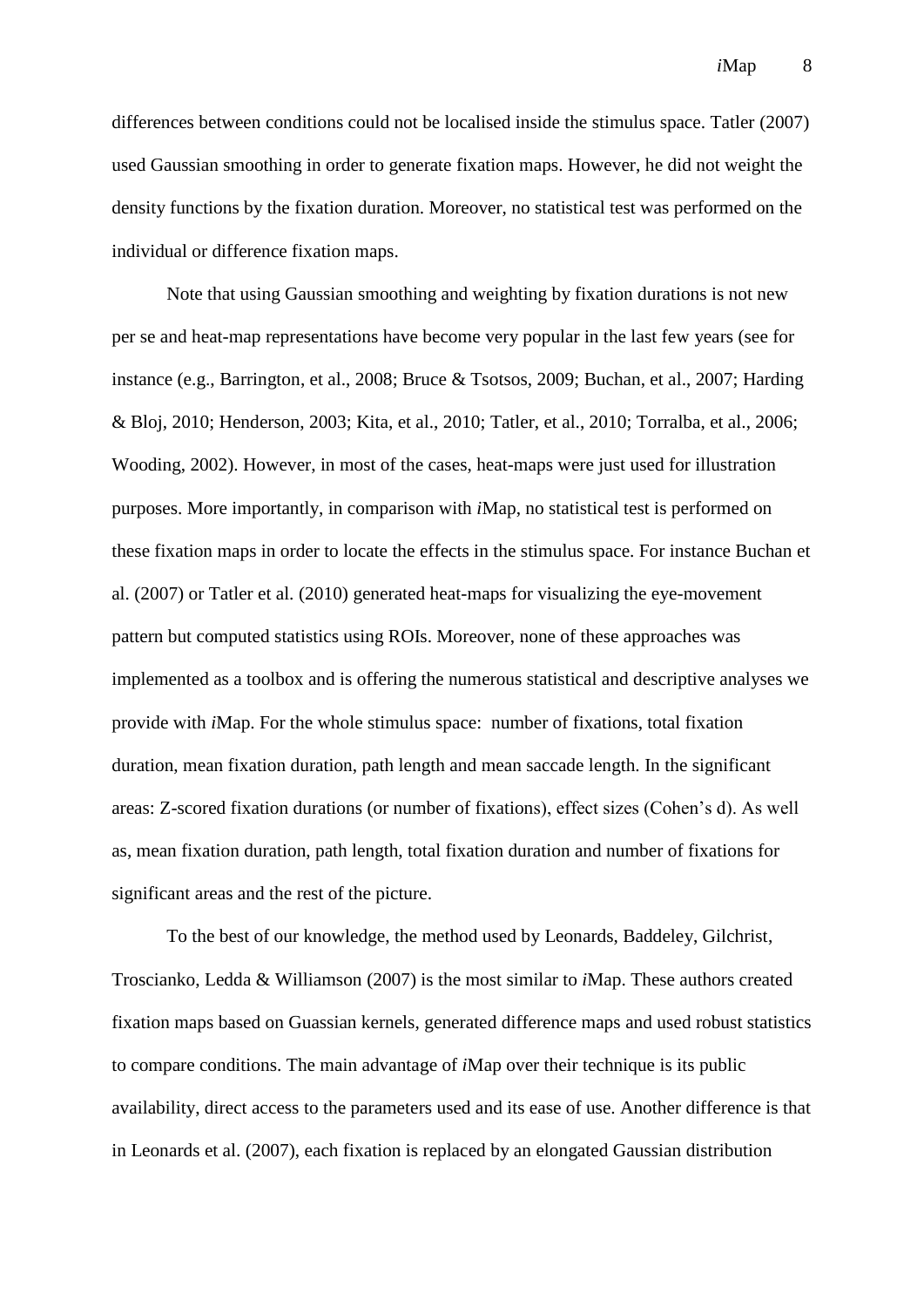around this point (while *i*Map uses a circular Gaussian), and with a spread determined by the magnitude and angle of the saccade used to get to this location. This is a very interesting way to represent the distribution of landing positions depending of the direction and size of the saccade. However, in *i*Map, the Gaussian kernel is used to approximate a unique fixation location and not a distribution of fixations. In this sense, we think that using a circular (not elongated) Gaussian kernel allows us to keep as much as possible an assumption-free approach. In addition, one could argue that representing the direction of the fixation with elongated Gaussian is valid, but only for the few milliseconds following the arrival saccade arrival. Thereafter, a representation more close to the foveal projection (circular) might be more appropriate. But, similarly to *i*Map, this approach raises also novel questions: for instance, for how long an elongated representation is the most appropriate way to describe the data (20ms? 40 ms? etc.), is the shape of the Gaussian dependent of the task, background information, etc. at hand? Finally, it is also worth noting that although the direction of the saccade impacts on the landing distribution, the average across saccade directions reveals a nearly circular Gaussian distribution as used in *i*Map [\(see Figure 7 in Nuthmann &](#page-37-5) [Henderson, 2010\)](#page-37-5).

Other authors used slightly different data-driven approaches. We would like to particularly mention the Scanmatch toolbox from Cristino, Mathôt, Theeuwes & Gilchrist [\(2010\)](#page-35-5), the scanpath similarity measure by Jarodzka, Holmqvist & Nystrom [\(2010\)](#page-36-5) and the approach used by Mannan, Kennard & Husain [\(2009\)](#page-36-6). Interestingly, Cristino et al. (2010) and Jarodzka et al. (2010) used similar methods: the Needleman–Wunsch algorithm for the first ones and the Levenshtein distance for the second ones (see also Harding & Bloj, 2010, for a use of this method). A key advantage of Cristino et al. (2010) is to provide an implemented toolbox, making such method available for researchers that are not expert in programming.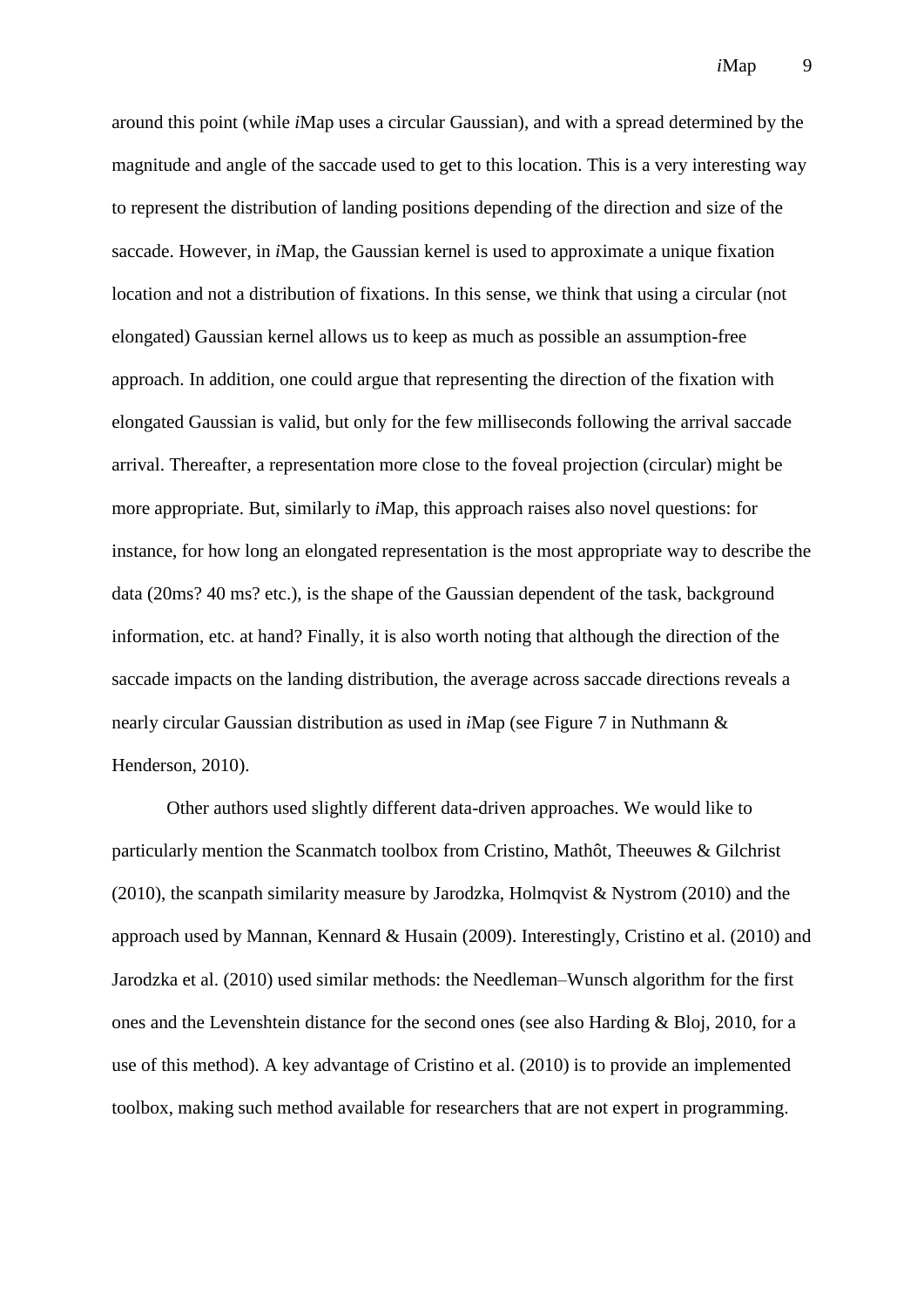These previous above approaches aim at describing and comparing sequences of fixations, a depiction that *i*Map does not provide. However, both these techniques return a single number reflecting how similar some fixation sequences are. Thus, they do not allow, like *i*Map, to visualize and test statistically which spatial areas are fixated significantly longer and which areas show significant differences between two datasets. Note that Tatler et al. (2005) also investigated temporal sequences of eye movements by computing KL for each specific fixation. This strategy is also possible with *i*Map, individual and difference maps can be computed for single, successive fixations in order examine temporal characteristics of the oculomotor behavior.

Carmi & Itti [\(2006\)](#page-35-6) presented and discussed various metrics for comparing fixation distributions. The approaches they present are particularly interesting for the question they explore: quantifying the agreement between human attentional selection and attentionpriority maps. We will not detail these metrics here because none of them allows, as in *i*Map, to visualize the effects location in the stimulus space. The same limitation applies to the Voronoi diagrams that Over, Hooge and Erkelens [\(2006\)](#page-37-6) used to provide a quantitative measure of the uniformity of fixation densities.

# **[ ]**

To sum up, despite some similarities between those previous approaches, *i*Map remains an original, complementary tool for analysing eye movement data. The main difference between *i*Map and the methods previously cited above is that *i*Map provides an implemented toolbox that allows users to share an identical implementation of this technique and, above all, to compute robust statistical analyses. *i*Map generates fixation distributions smoothed with Gaussian kernels, transforming 2D fixation maps, uniquely based on the fixation coordinate location in *x, y* dimensional space, into a 3D fixation landscape, with *z*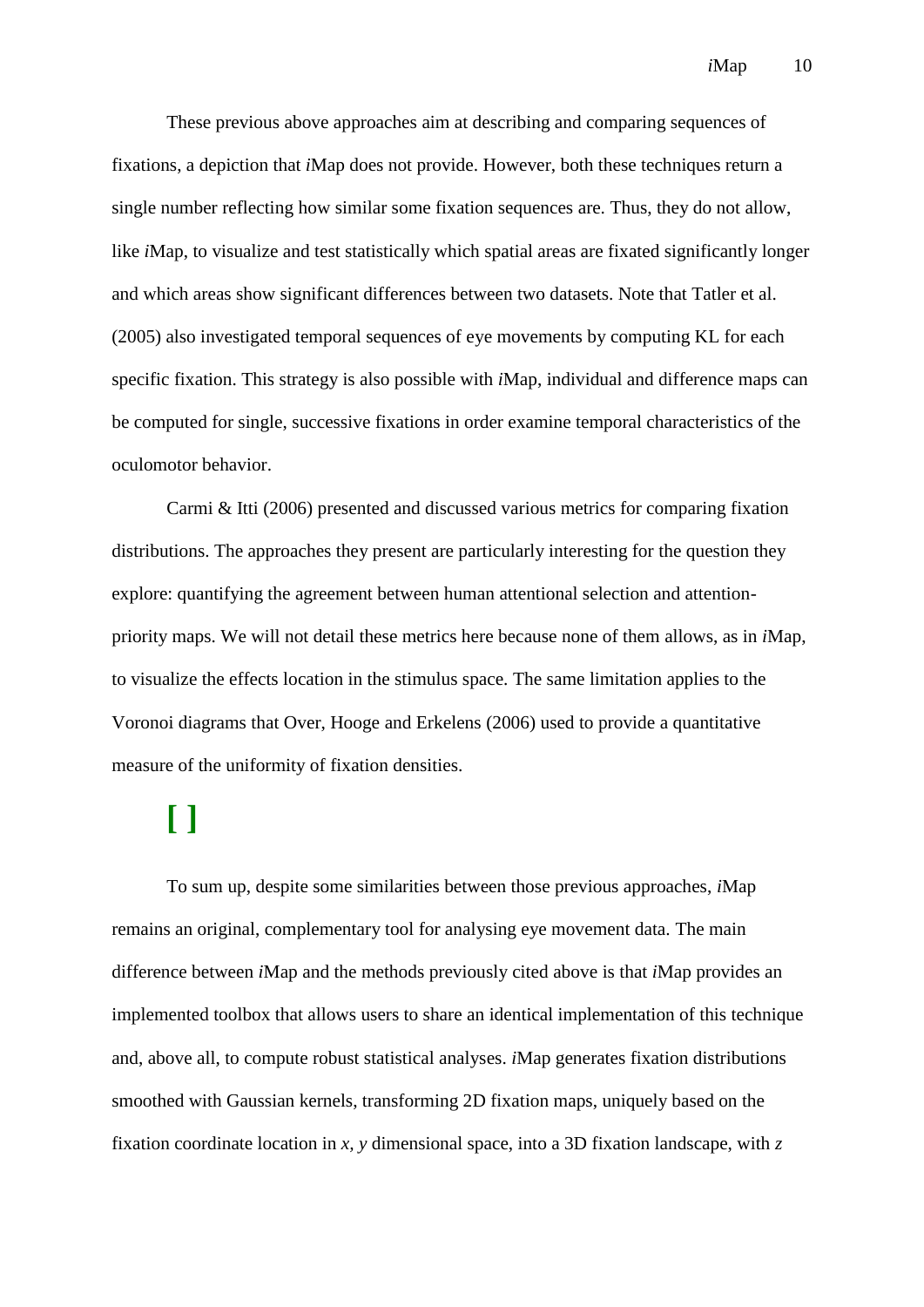reporting the intensity of the fixation (number of fixations or fixations weighted by their durations – see Figure 2).

**[** Eye movements do not provide unequivocal evidence on the measure of the visual information being used by observers [\(Posner, 1980\)](#page-37-7). Hence, it is important to stress that *i*Map generates statistical fixation maps and not the so-called attentional maps (e.g., [http://www.attentiontool.com;](http://www.attentiontool.com/) http://eyequant.com). The Gaussian kernel is a variable that can be used to characterize both the visual information that can be sampled for a given fixation and/or the potential error due to the eye-tracker. This choice offers the flexibility to the user to set the kernel size according to specific hypothesis, material, population, task, equipment or presentation conditions. Researchers who would like to adopt an assumptionfree approach can set the kernel to a minimum value corresponding to the accuracy of the eye-tracker. This strategy was the one used in our previous articles where the kernel size was set to 10 pixels corresponding to 0.5 degree of visual angle (accuracy of the Eyelink 1000, desktop) in our set-up. This flexibility allows researchers to adapt the kernel size to their equipment but to the participant as well. Hence, it is possible to set a specific kernel for each individual depending on the eye tracker accuracy, as measured during the calibration

procedure.**]**

*i*Map generates fixation maps for each single participant and every visual stimulus, resulting on an average fixation map. The *individual* fixation maps can then be averaged together, resulting in a *group* fixation map (Figure 2).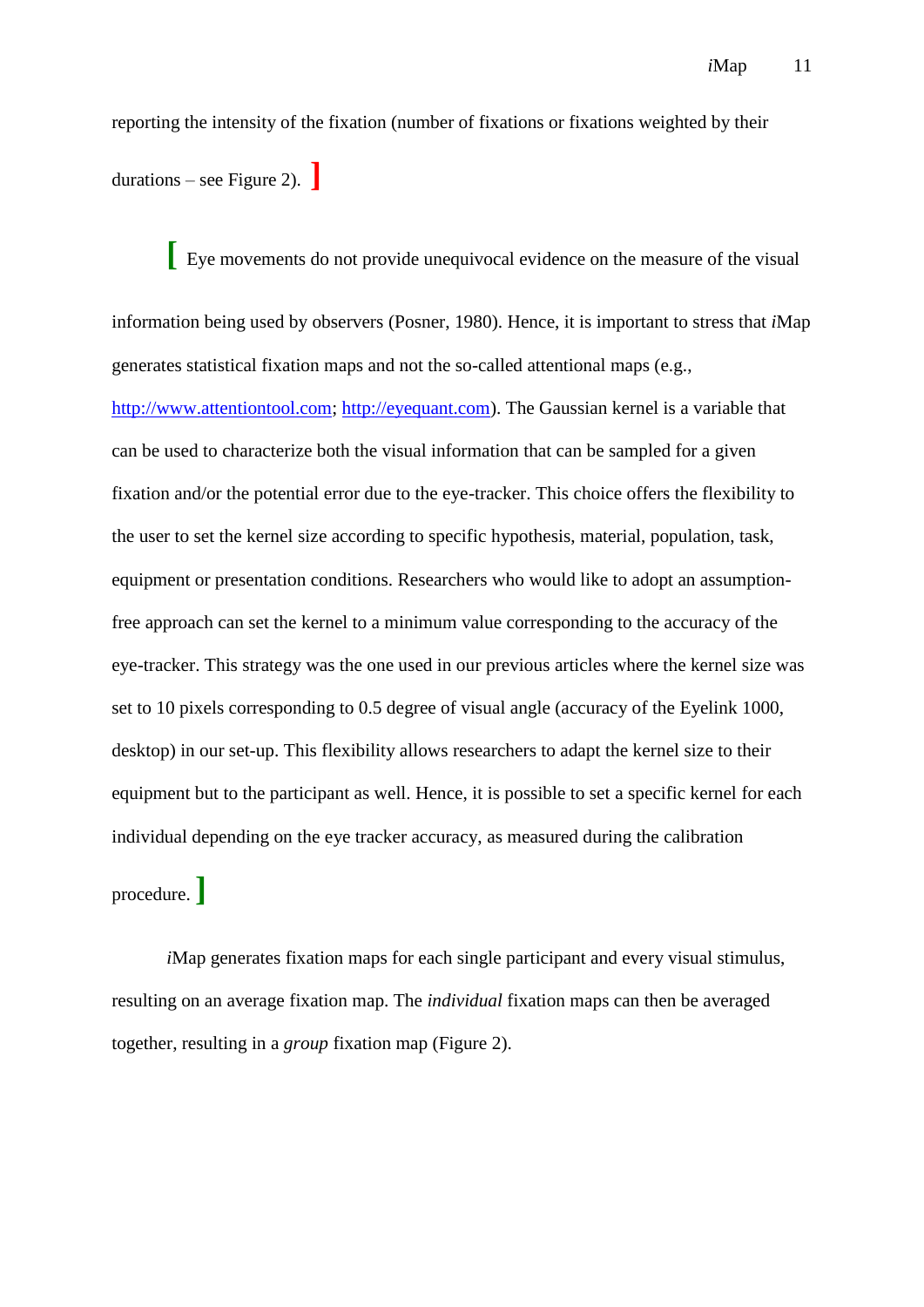

**Figure 2.** General processing steps for the computation of statistical fixation map with *i*Map (adapted from Caldara, et al. [\(2010\)](#page-35-7). Individual fixations maps are smoothed by convoluting a Gaussian kernel on each fixation. The resulting fixation maps for all the trials are then averaged to results in a *single* fixation map per condition. The differential fixation map highlights significant eye movement biases. The significant areas are determined using the *Pixel* test [\(Chauvin, Worsley, Schyns, Arguin, & Gosselin, 2005\)](#page-35-8). Finally, the statistical fixation maps are produced merging the fixation patterns, the areas significantly fixated above chance level and background.

But the critical value and the key innovative feature of the *i*Map technique relies on the ability to statistically compare fixation maps, with an approach taking into account the problem of the multiple comparisons generated by the pixel space. To the best of our knowledge, *i*Map is the first freely available technique integrating robust statistics in order to generate unbiased data-driven *statistical* fixation maps from eye movements. *i*Map corrects for multiple comparisons, quantifies the effect size of the statistical differences and also provides descriptive measures routinely used in eye movement research (i.e., number of fixations, average fixation duration, fixation scanpath length and total fixation duration).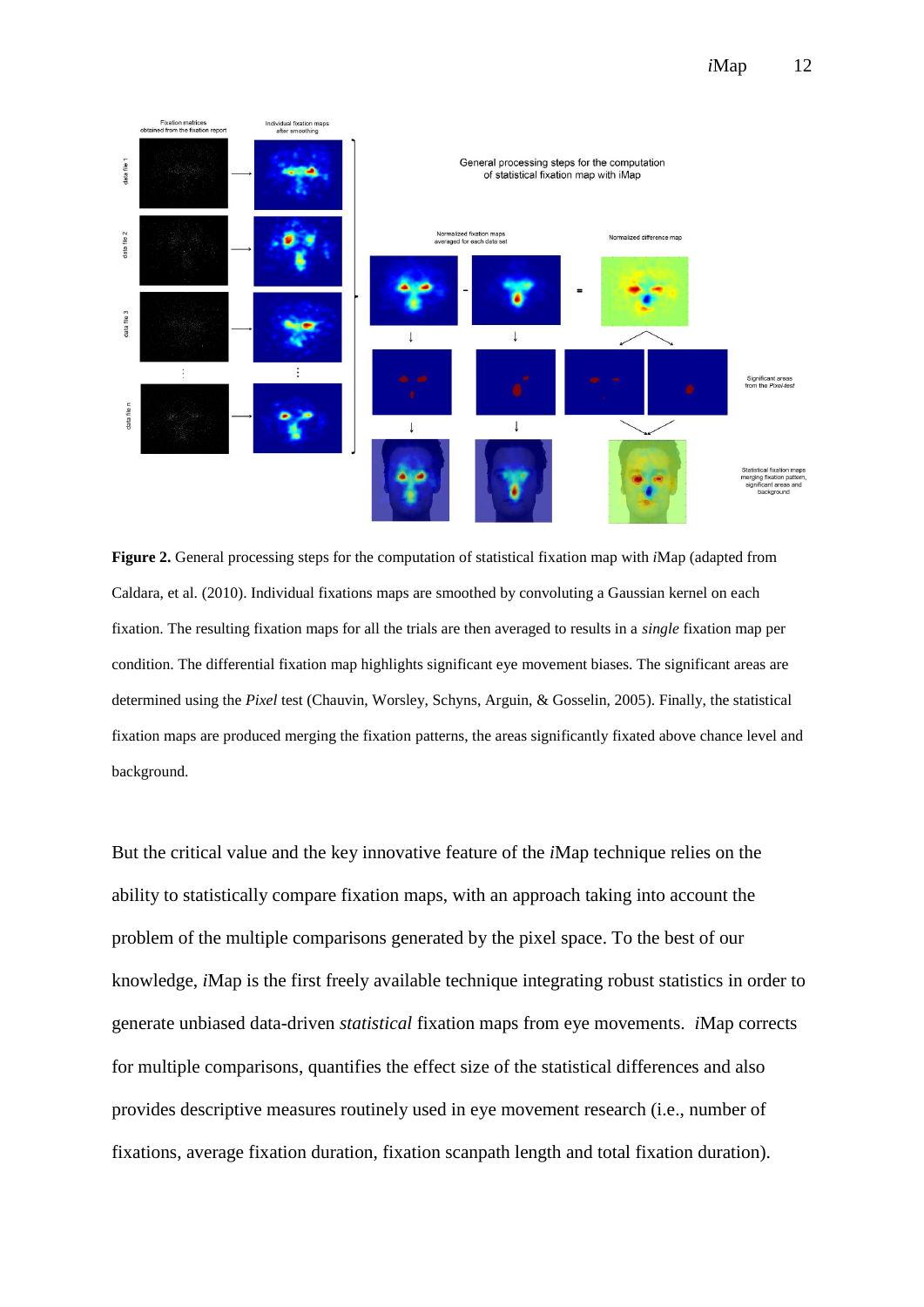The processing steps of the *i*Map method, its rationale and logic, were very much inspired by methods used in functional Magnetic Resonance Imaging (fMRI). The 3D fixation maps created with *i*Map can be considered as 'activation maps' of eye movement data. In fMRI studies, brain activations are represented by 3D maps containing many voxels (i.e., 3D volumetric pixel elements used to visualize and analyze fMRI data) over time (which is considered the fourth dimension). It is common practice to spatially smooth fMRI data by applying Gaussian kernels prior to the statistical comparison of brain activations across conditions (i.e., comparing the neural responses for processing faces to houses). Firstly, the smoothing procedure improves anatomical inter-subject variability. Secondly, it increases signal to noise ratio, by reducing random noise in individual voxels [\(Smith, 2003\)](#page-38-6). Thirdly, this procedure ensures that the assumptions of Random Field Theory (RFT – see below), commonly used to correct for multiple-comparisons, are met [\(Worsley & Friston,](#page-39-3)  [1995\)](#page-39-3). Conventionally, fMRI results rely on massive univariate statistics testing for the effect of interest in each brain voxel, which therefore results in a large number of statistical comparisons, increasing the likelihood of *Type I* errors. Hence, in fMRI, the results need to be corrected for the multiple comparisons.

The statistical comparison of the 3D fixation maps generated with *i*Map share the very same problem, as the 3D fixation maps contain thousands of pixels and, therefore, generate the same large amount of statistical comparisons. In addition, similarly to voxels in the fMRI space, pixels are not statistically independent. Data for a particular pixel tend to be similar to the nearby pixels. RFT [\(Adler, 1981\)](#page-34-5) is a recent branch of mathematics that has been implemented in statistics to overcome this major limitation. RFT has been adapted and used to define theoretical thresholds for smooth statistical maps in fMRI [\(Worsley et al., 1996\)](#page-39-4). The RFT is based on two main processing stages. First, it relies on the estimation of the smoothness (spatial correlation) of the statistical maps. Then, it uses the smoothness values to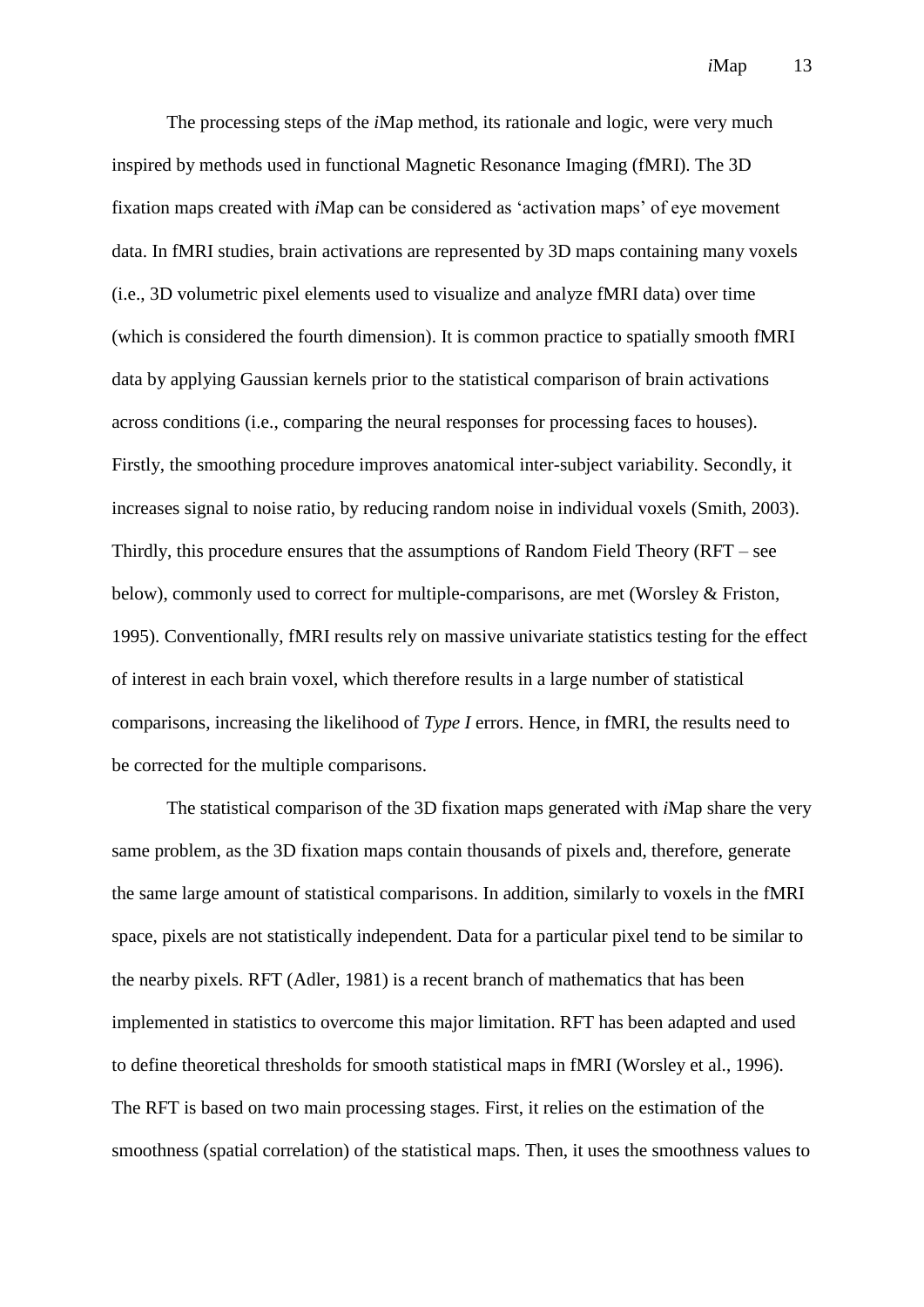determine the expected *Euler characteristic* at different thresholds. This procedure estimates the threshold at which 5% of equivalent statistical maps are expected to arise under the null hypothesis. *i*Map relies on spatially normalized smoothed data which therefore satisfy the formal constraints of the RFT used in fMRI. More precisely, it applies the statistical *Pixel test*  of the Stat4Ci toolbox [\(Chauvin, et al., 2005\)](#page-35-8) that has been developed and validated for analyzing smooth classification images. The *Pixel test* sensitivity depends on the number of comparisons performed, which is represented here by the size of the search space (i.e, the size of the digital images). The default search space for *i*Map is the entire stimulus but a specific search space size can be specified. For instance, one could consider that the background of a picture with a face is not influencing eye movements during face processing and therefore reduce the search space to pixels belonging to the face only. To have a better understanding of some limitations in using *i*Map, this and other caveats of the approach will be addressed in the discussion, after providing formal knowledge of the technique and concrete examples.

# **[ ]**

*i*Map has been already used and successfully validated in a series of eye movement studies [\(Blais, Jack, Scheepers, Fiset, & Caldara, 2008;](#page-34-6) [Caldara, et al., 2010;](#page-35-7) [Jack, Blais,](#page-36-7)  [Scheepers, Schyns, & Caldara, 2009;](#page-36-7) [Kelly et al., submitted;](#page-36-8) [Kelly, Miellet, & Caldara, 2010;](#page-36-9) [Miellet, et al., 2010;](#page-37-3) [Rodger, Kelly, Blais, & Caldara, in press\)](#page-37-8). To illustrate the functionality and flexibility of *i*Map, we provide examples from real eye movement data and diverse statistical comparisons (i.e., across different groups of observers, same observers but different tasks, etc.). Importantly, *i*Map has been coded with Matlab; the code is fully editable and is freely available to download and use. It is worth noting that we plan to continuously improve and update the *i*Map code and to also add *plug-ins* to the toolbox in the future (i.e., a *plug-in*  to generate 3D fixation map movies or dynamic statistical tests over time). The relevant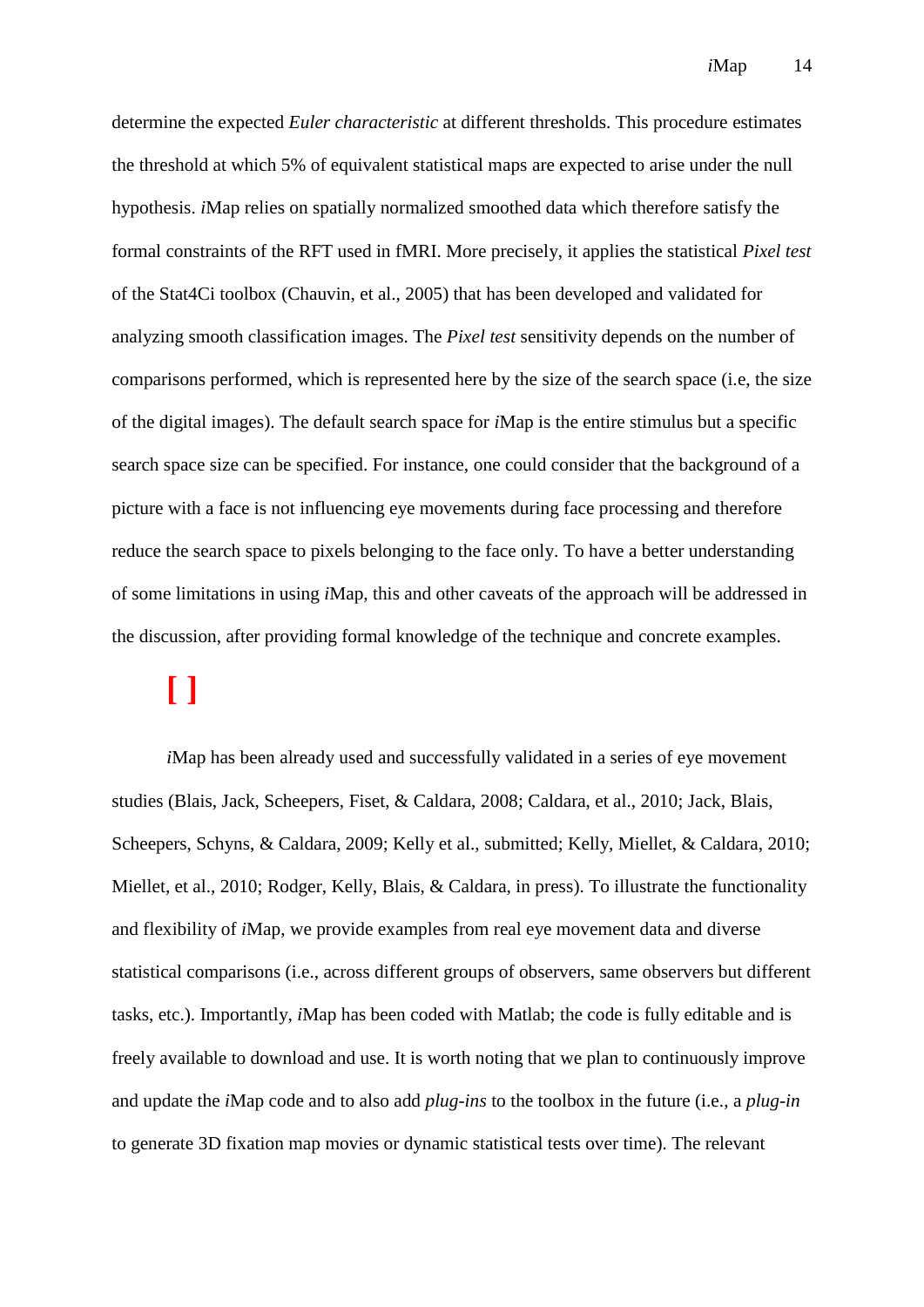information and files will always be freely available to download and use online. Finally, *i*Map can be used on data acquired with any eye-tracker and pre-processing software that provides a fixation report which includes the coordinates and duration of each fixation, as well as an item number.

# **Methods**

*Installation and credits*

*i*Map and the supporting functions (CiVol.m, HalfMax.m, exportfig.m and stat threshold.m) have to be copied in the same folder as the input data files.

Exportfig was written by Ben Hinkle, 2001 [\(bhinkle@mathworks.com\)](mailto:bhinkle@mathworks.com) and can be downloaded at: <http://www.mathworks.com/matlabcentral/fileexchange/727>

CiVol and HalfMax are part of the Stat4Ci toolbox, which allows performing the Pixel and the Cluster tests, both based on Random Field Theory. The Stat4Ci toolbox is free and can be downloaded at:

#### <http://www.mapageweb.umontreal.ca/gosselif/basic%20Stat4Ci%20tools/>

If you use the statistical functions of the Stat4Ci called with *i*Map (i.e., *Pixel* or *Cluster test*), please cite Chauvin, A., Worsley, K. J., Schyns, P. G., Arguin, M. & Gosselin, F. (2004). A sensitive statistical test for smooth classification images. Journal of Vision, 5, 659–667.

The stat\_threshold function was written by Keith Worsley for the fmristat toolbox which is free to download at: http://www.math.mcgill.ca/~keith/fmristat

An alternative to copying some of the supporting functions into the data folder is to download the Stat4Ci and fmristat toolboxes and to add them to the Matlab path.

The Western Caucasian face images used in the examples of the toolbox belongs to the KDEF [\(Lundqvist, Flykt, & Öhman, 1998\)](#page-36-10) face database.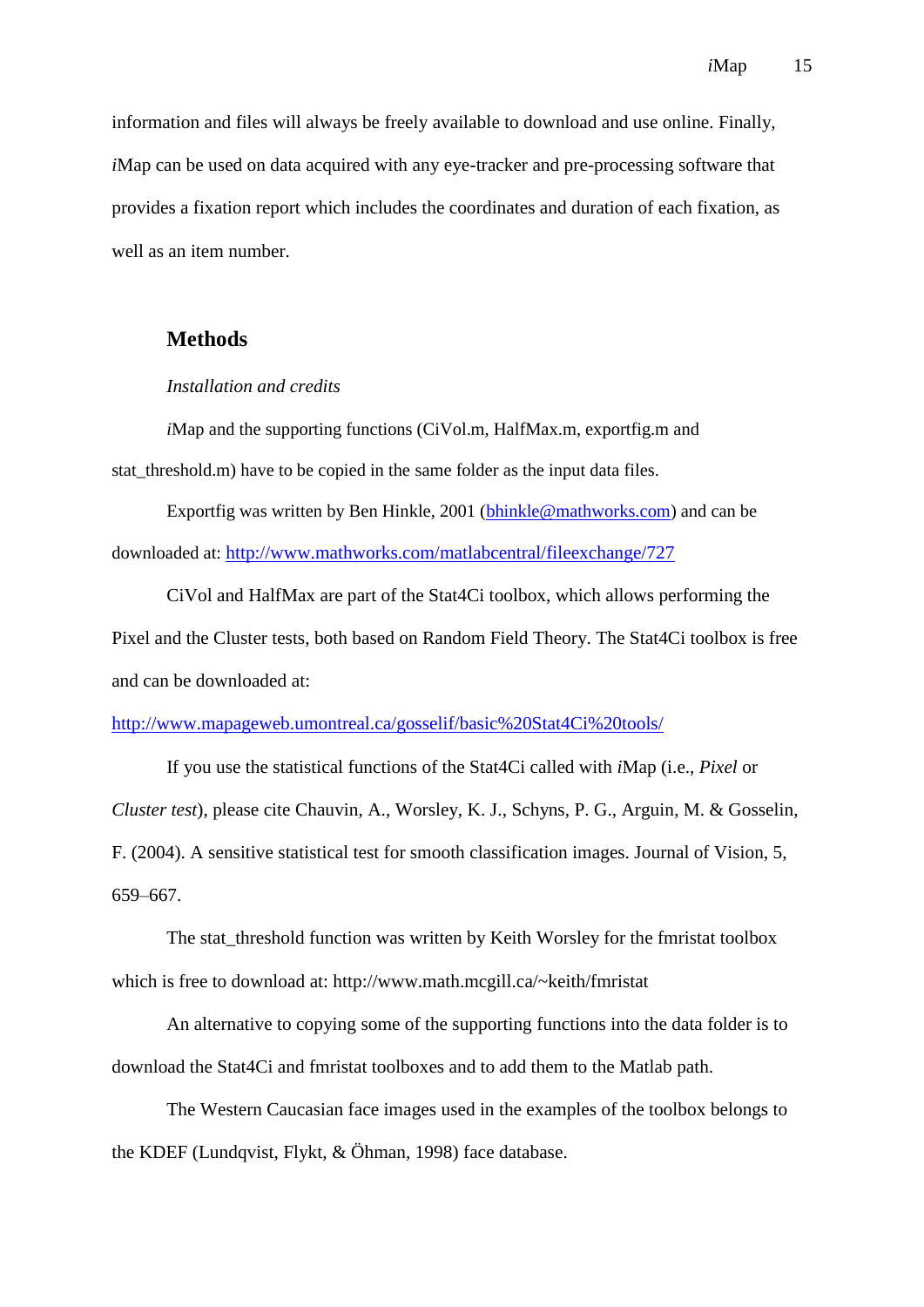#### *Creating the input matrices*

*i*Map can be used with eye movement data collected with any eye tracker. First, the data needs to be pre-processed in order to determine saccades and fixations. This filtering process should be feasible with the majority of the analysis software provided with eye-trackers, or alternatively, with a saccade detection algorithm based on the eye velocity.

The file resulting from this pre-processing will be used as input data for the *i*Map function. The input data is a set of matrices with a single fixation per line. The only data required are the coordinates and duration of the fixations, and the item numbers. The order of the columns has no importance, as they have to be specified in the *i*Map function. Any other column can be use for specifying experimental conditions. A specific input data matrix has to be created for each participant and/or condition. The input files used by the *i*Map function are Matlab .mat files called data1.mat, data2.mat,...). The matrix in each of the files is called "summary". The matrices and files can be made from any .txt file (e.g. fixation report from EyeLink® Data Viewer). Some of the examples show how to create such input data matrices.

#### *Running the iMap function*

*i*Map can then be used by calling a single function including a set of parameters. The general format of the function is:

imap (xSize, ySize, columnx, columny, columnduration, columnitem, dataset1, dataset2, standard deviation, maptype, firstfix, backgroundfile, specificfix, searchspace), with

1- xSize and ySize: stimulus size in pixels (e.g. 382, 390)

2- columnx, columny, columnduration, columnitem: specify the column number for x, y coordinates, fixation durations and item number. This allows flexible data format.

3- datasets 1 and 2: specify the data .mat files that will be tested/compared. For example [1:20], [21:40] to compare data1 to data20 with data 21 to data40. The second data set is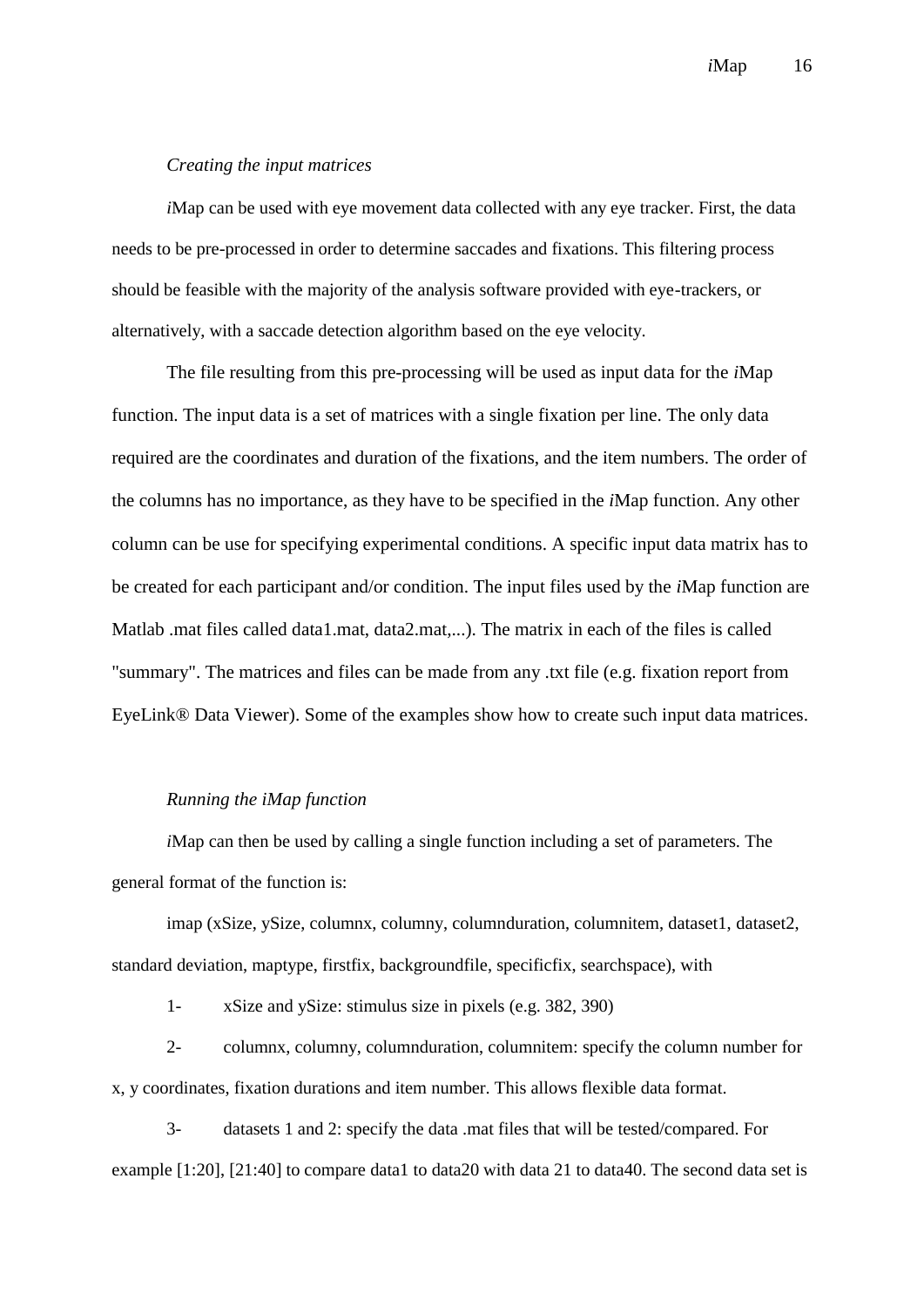optional; this field has to be left empty if only one dataset is tested. If only one dataset is tested, iMap produces a statistical map and eye-tracking indexes for this dataset. If two datasets are specified, *i*Map provides the statistical maps and eye-tracking indexes for both dataset and the difference map and indexes.

4- standard deviation: Standard deviation in pixels of the Gaussian kernel used for smoothing the data. The default value is 10 pixels. Specifying a value is necessary in order to specify the subsequent variables of the function. The empty square brackets [] setting, will use the default value.

5- maptype: 1 for fixation duration maps, 2 for number of fixations maps. The default value is 1.

6- firstfix: This option discards the first fixation of each trial. This is particularly useful if the stimuli are centred and a central fixation cross is presented before the trials. 1 (default option) keeps all the fixations, 2 ignores the first fixation of each trial.

7- backgroundfile: e.g. 'facebackground.tif'. This option allows adding a background picture to the statistical fixation maps. The value is optional and has to be set to 0 or [] in order to specify the subsequent variables.

8- specificfix: To select one or several specific fixations. e.g. [3 3] or [1 3]. This value is optional.

9- searchspace: By default the size of the stimulus, xSize \* ySize. The search space size can be specified by indicating directly the number of pixels it contains or by using a black and white picture (e.g. 'facemask.tif') where the black mask indicates the search space.

Importantly, after launching the function a map will stay on the screen, maximize it then click on the top-left corner then bottom-right then "enter" (see figure 3):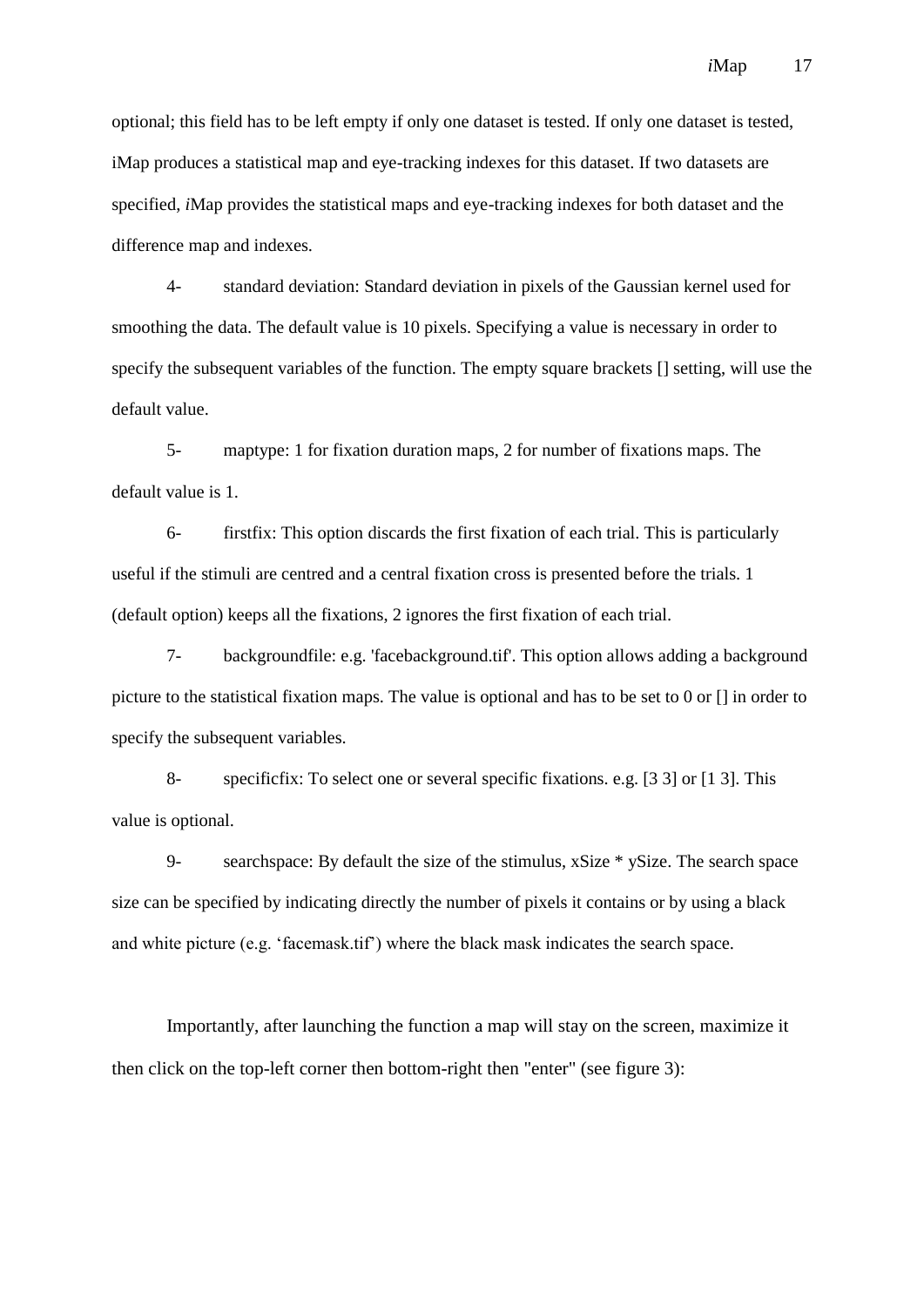

**Figure 3.** Validation of the fixation map area when using *i*Map.

#### *Output*

*i*Map creates .tif pictures of the single and difference fixation maps called dataset1picedge.tiff, dataset2picedge.tiff and diffpicedge.tiff respectively. The maps can be merged with a background picture. It displays the significant areas based on a Pixel-test. It also creates .tif pictures with the scales of the Z-scored fixation measures, called dataset1map.tif, dataset1map.tif and Zdiffmap.tif respectively.

*i*Map generates .txt files with global eye-tracking measures for both datasets (called eyebasicdataset1.txt and eyebasicdataset2.txt). The columns are: the number of fixations, the total fixation duration (seconds), the mean fixation duration (seconds), the path length (pixels) and the mean saccade length (pixels). The lines correspond to the raw data files (participants, sessions). *i*Map also creates a text file called Zscore.txt that includes the mean Zscores in the significant area for (respective columns) the dataset 1, dataset 2, dataset 1 in the area 1 and area 2 (areas in which the fixation durations are significantly longer for dataset 1 and 2 respectively), dataset 2 in the area 1 and area 2.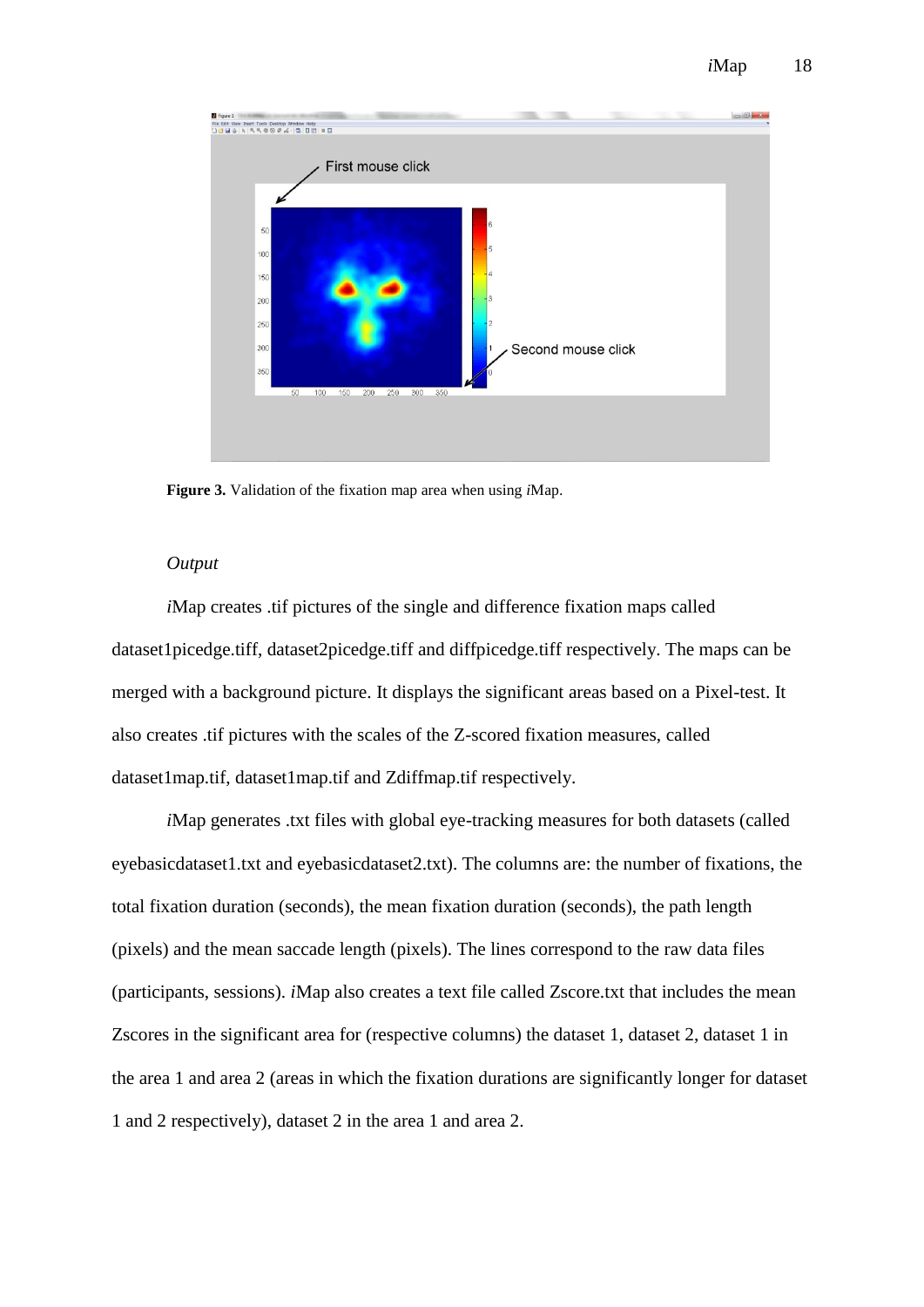*i*Map also produces a .txt file with the Cohen's d values [\(Cohen, 1988\)](#page-35-9) between both datasets for area 1 and 2 (areas in which the fixation durations are significantly longer for dataset 1 and 2 respectively). The file is called cohend.txt. Finally, imap creates .txt files with the eye-tracking data in both the significant areas and the rest of the picture. The files are called eyeareadataset1.txt and eyeareadataset2.txt and are organised the following way: mean fixation duration for area 1 then for area 2 then for the rest of the picture. Path length, total fixation duration and number of fixations are also organised with the same logic.

### **Examples**

For convenience, *i*Map and the supporting functions have been copied to each of the example folders.

# **Example 1:**

Example 1 uses a subset of data from Caldara, Zhou & Miellet (2010). Putting Culture Under the 'Spotlight' Reveals Universal Information Use for Face Recognition. PLoS ONE 5(3): e9708. doi:10.1371/journal.pone.0009708

In this experiment, East-Asian (EA) and Western-Caucasian (WC) participants performed an old-new task on EA and WC faces. The stimuli came from the KDEF [\(Lundqvist, et al., 1998\)](#page-36-10) and the Asian Face Image Database [\(Bang, Kim, & Choi, 2001\)](#page-34-7). The presentation was gaze-contingent with a 2°, 5° or 8° Gaussian aperture around the fixation location. For this example, the aperture size is 8°. There was a central fixation cross before each trial then the 382x390 stimulus was randomly placed on an 800x600 screen. The eye position was recorded every 8ms with Matlab. We then extracted fixations and saccades (with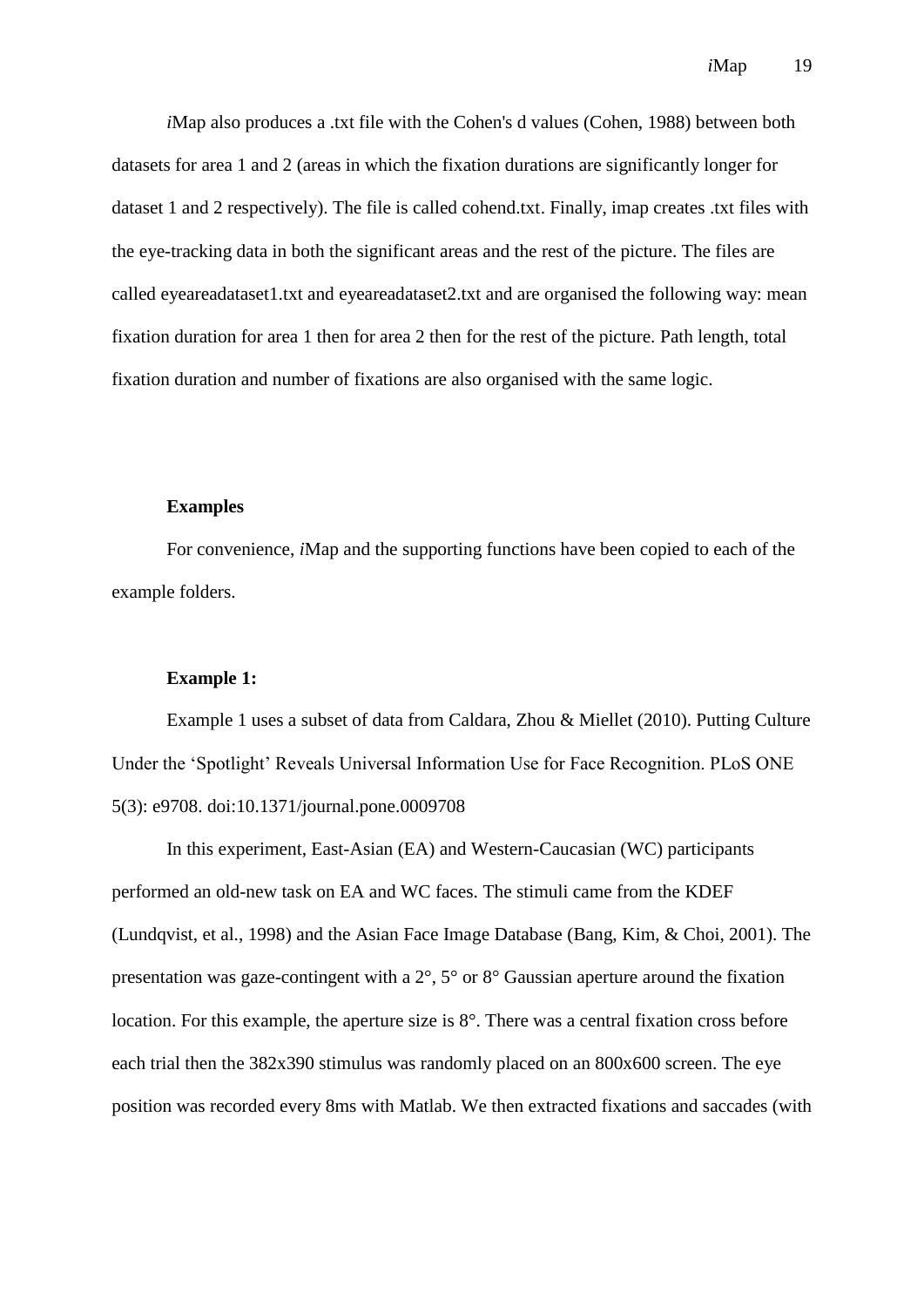a custom-made Matlab script), by using the same filter parameters as the EyeLink software: saccade velocity threshold =  $30^{\circ}/sec$ ; saccade acceleration threshold =  $9500^{\circ}/sec$ .

The data in this example are in .mat files (called data1.mat, data2.mat,...), the matrices are called "summary".

The 1<sup>st</sup> contrast aims at comparing the respective eye movement strategies of Western Caucasian [2 3 8 12 13 18] versus East Asian [22 23 24 32 33 34] observers deployed when learning human faces (WC and EA faces stimuli for both groups). The values for maptype and firstfix were 1, so the fixation duration maps were generated and the first fixation of each trial was included in the analysis (note that the position of the stimulus was randomized on the screen). The *i*Map function can then be executed by typing:

imap (382, 390, 6, 7, 5, 1, [2 3 8 12 13 18], [22 23 24 32 33 34], 10, 1, 1, 'facebackground.tif')

dataset1picedge dataset2picedge diffpicedge

The statitical fixation maps produced are shown in figure 4:

**Figure 4.** Statistical fixation maps for the first and second data sets, and for their difference.

This example shows the presence of significant fixation biases across the two group of observers (i.e., areas delimited with a white border). WC observers showed a fixation bias towards the eyes and mouth (dataset1picedge, red color in the difference map), whereas EA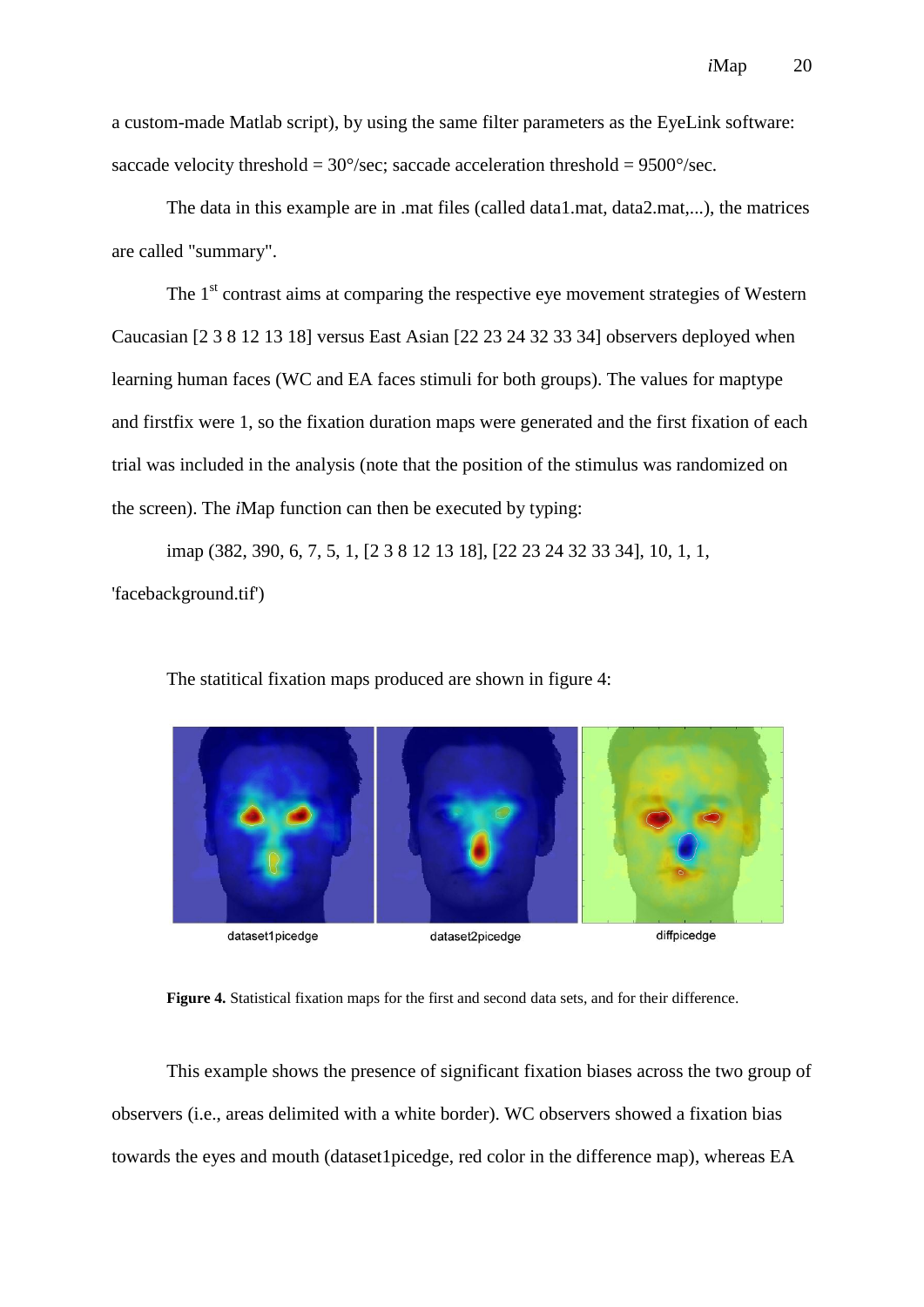observers showed a fixation bias towards the center of the face (dataset2picedge, blue color in the difference map).

The scaling can be obtained with the dataset1map.tif, dataset2map.tif and Zdiffmap.tif files.



Figure 5. dataset1map.tif with the scale.

The numerical outputs produces by the analysis are reported below. Here, for simplicity, we report only the global eye-tracking measures and the measures according to significant areas for the dataset1.

| number of | total fixation | mean fixation | path     | mean saccade |
|-----------|----------------|---------------|----------|--------------|
| fixations | duration       | duration      | length   | length       |
| 29.09677  | 7.483355       | 0.2343271     | 1539.18  | 48.12055     |
| 27.87097  | 5.932745       | 0.2136969     | 1699.69  | 61.15729     |
| 27.67742  | 7.76056        | 0.2542954     | 1674.231 | 54.56829     |
| 28.41935  | 7.174361       | 0.2308422     | 1353.442 | 43.39324     |
| 27.87097  | 4.96008        | 0.1603119     | 2130.377 | 69.2846      |
| 27.32258  | 7.850284       | 0.2606777     | 1726.404 | 57.04416     |

Table 1. Eyebasicdataset1.txt, averages of global eye-tracking measures for the dataset 1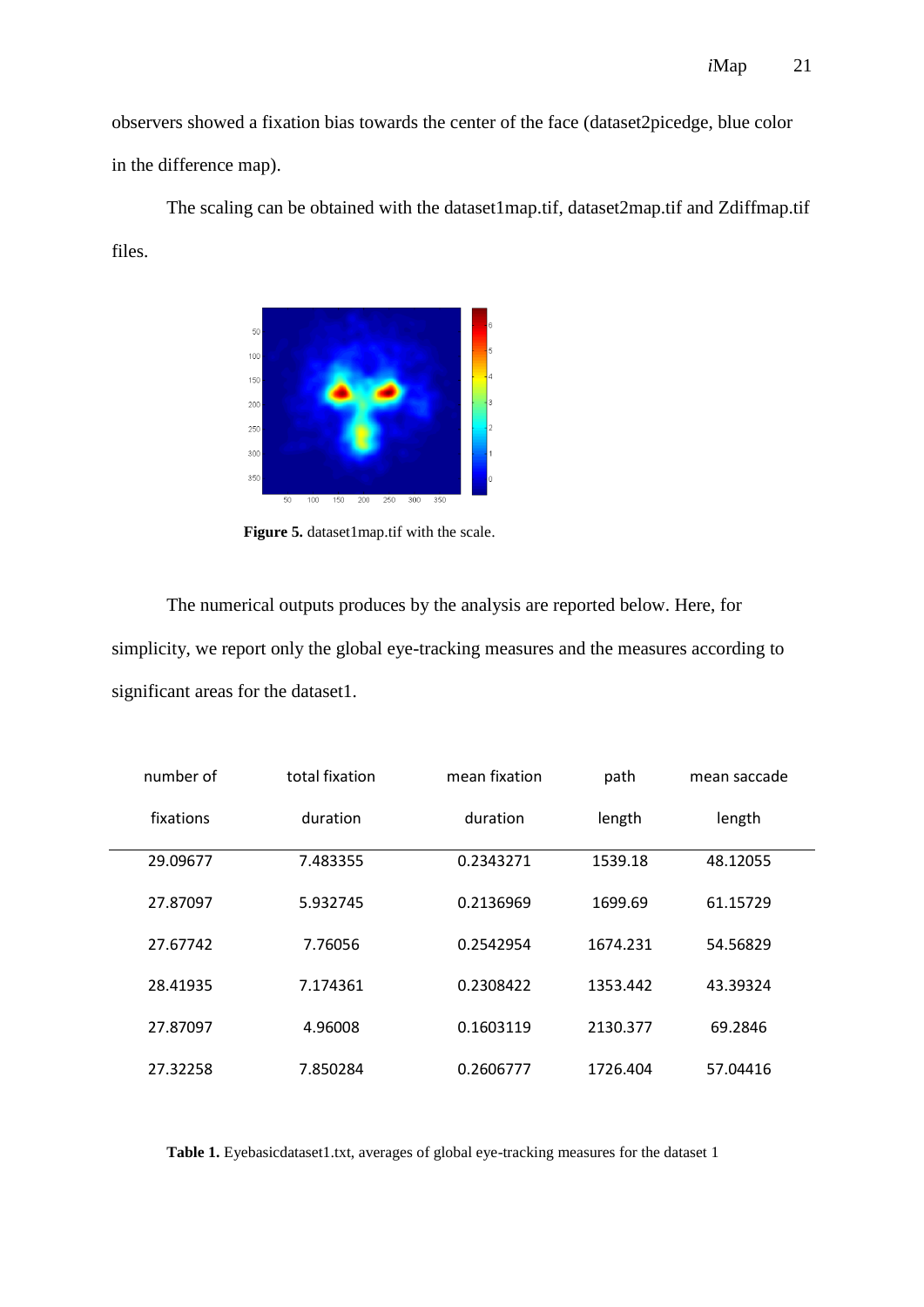| mean fixation duration |        |        | total fixation duration |                      |      |        |        |        |        |                     |       |
|------------------------|--------|--------|-------------------------|----------------------|------|--------|--------|--------|--------|---------------------|-------|
|                        | (sec.) |        |                         | path length (pixels) |      |        | (sec.) |        |        | number of fixations |       |
| area 1                 | area 2 | rest   | area 1                  | area 2               | rest | area 1 | area 2 | rest   | area 1 | area 2              | rest  |
| 0.3178                 | 0.2506 | 0.2521 | 135                     | 47                   | 65   | 0.8901 | 0.2753 | 7.1256 | 2.79   | 1.00                | 28.46 |
| 0.1881                 | 0.2297 | 0.2128 | 63                      | 117                  | 90   | 0.1566 | 0.4580 | 5.3216 | 0.87   | 1.87                | 25.16 |
| 0.3166                 | 0.2829 | 0.2778 | 300                     | 71                   | 89   | 1.4285 | 0.3257 | 6.8447 | 4.75   | 1.18                | 24.75 |
| 0.2904                 | 0.2448 | 0.2540 | 108                     | 53                   | 82   | 0.7069 | 0.3226 | 6.9384 | 2.50   | 1.39                | 27.61 |
| 0.1808                 | 0.1693 | 0.1775 | 89                      | 59                   | 63   | 0.2640 | 0.1710 | 5.0603 | 1.46   | 1.00                | 28.43 |
| 0.3323                 | 0.3189 | 0.2759 | 266                     | 113                  | 86   | 1.5321 | 0.6282 | 6.5381 | 4.64   | 1.96                | 23.68 |

**Table 2.** Eyeareadataset1.txt, averages of eye-tracking measures for significant areas, dataset 1

| single maps |          | difference map |            |            |            |  |
|-------------|----------|----------------|------------|------------|------------|--|
|             |          | dataset1 -     | dataset1 - | dataset1 - | dataset1 - |  |
| dataset1    | dataset2 | area1          | area2      | area1      | area2      |  |
| 4.483855    | 4.909454 | 4.646505       | 2.261218   | 1.699236   | 5.669345   |  |

**Table 3.** Z-score.txt. Z-scored fixation durations in significant areas

| cohen's d | cohen's d |
|-----------|-----------|
| area1     | area2     |
| 1.575624  | -1.697319 |

**Table 4.** cohend.txt. Effect sizes in the significant areas of the difference map

For this particular task, it was appropriate to specify only the face area as search space (excluding the white background). Indeed, if the *default* search space contains a large amount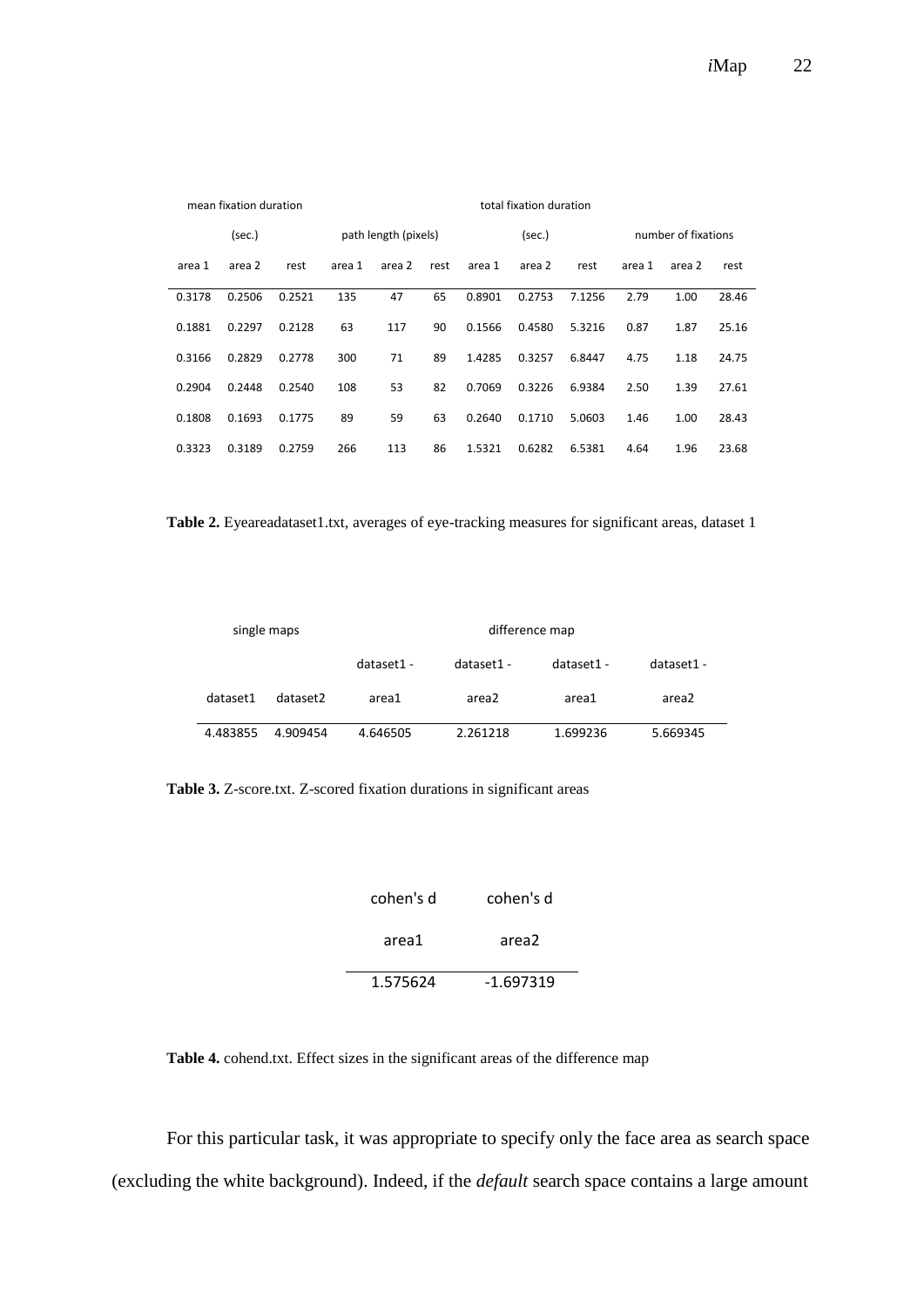of pixels that are never fixated (because there is no visual information for instance), the Z*crit* can be too low to accurately capture the sensitivity of eye movement patterns. Adjusting the search space to an appropriate level of analysis can be done by using a mask to limiting the search to pixels containing information (a face mask here):

imap ( 382, 390, 6, 7, 5, 1, [2 3 8 12 13 18], [22 23 24 32 33 34], 10, 1, 1, 'facebackground.tif', [], 'facemask.tif')



dataset1picedge

dataset2picedge

diffpicedge

**Figure 6.** Statistical fixation maps for the first and second data sets, and for the difference when using a mask limiting the search space

Reducing the search space increases the threshold hence decreasing the sensitivity, as highlighted by the *i*Map analysis reported in Figure 6.

#### **Example 2:**

This example uses a subset of data from Miellet S., Zhou X., He L., Rodger H. & Caldara R. (2010). Investigating cultural diversity for extrafoveal information use in visual scenes. Journal of Vision Vol.10(6) pp 21.

http://www.journalofvision.org/content/10/6/21.full

In this experiment, the participants had to detect and identify an animal in a natural visual scene (full-screen, colour pictures). The two main manipulations were the size of the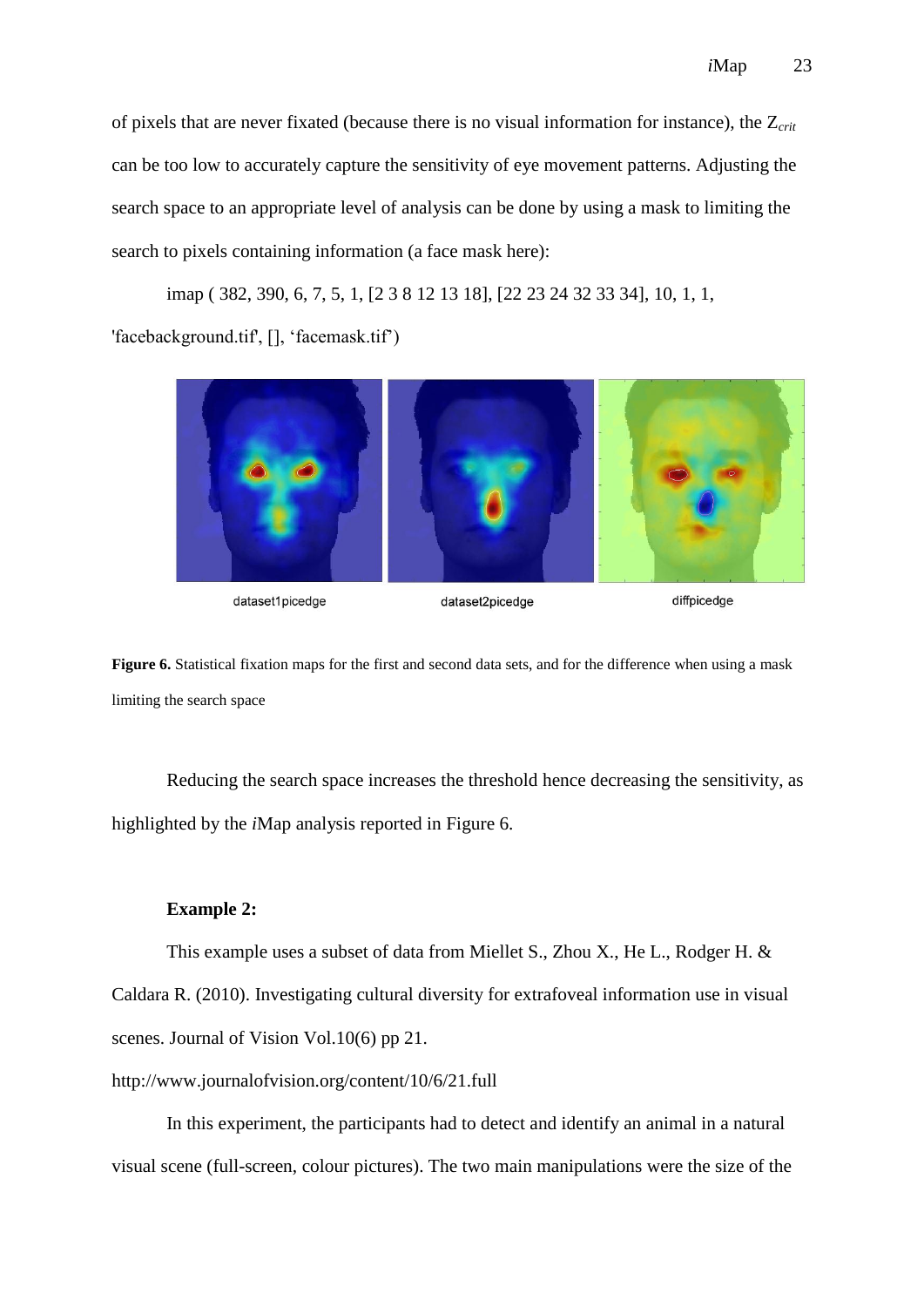target and the size of a gaze-contingent artificial central scotoma (*Blindspot*). The target and the Blindspot sizes could be  $0^{\circ}$  (natural vision),  $2^{\circ}$ ,  $5^{\circ}$  or  $8^{\circ}$  of visual angle. The raw eyetracking data were recorded in Matlab. The pre-processing was done with the velocity based saccade detection algorithm described above.

The target position was randomly distributed in the scene. In order to make the fixation maps, either trials can be considered individually (see an example with *singlescenes.m*) or fixation positions can be normalized relatively to the target position, by creating a new fixation space where all the targets are centered in the middle of the screen (see an example with *normalizedscenes.m*).

*singlescenes.m* shows how to generate data1… datan files containing the summary matrix with gaze coordinates, fixation durations and item number. Here, we created such files only for the no-*Blindspot* (0°) and 5°-target conditions. Moreover, because there is no spatial normalization in this example, we selected only the fixations corresponding to a specific item (here, item 49). In this example, only one dataset (including 10 participants) is considered and the first fixation of each trial was excluded (there was a central fixation cross before each trial and the stimuli were covering the full screen). Hence, the *i*Map function can be executed by typing the following sequence:

imap(600, 800, 1, 2, 3, 4, [1:10], [], 10, 1, 2, '5deg\_9.tif')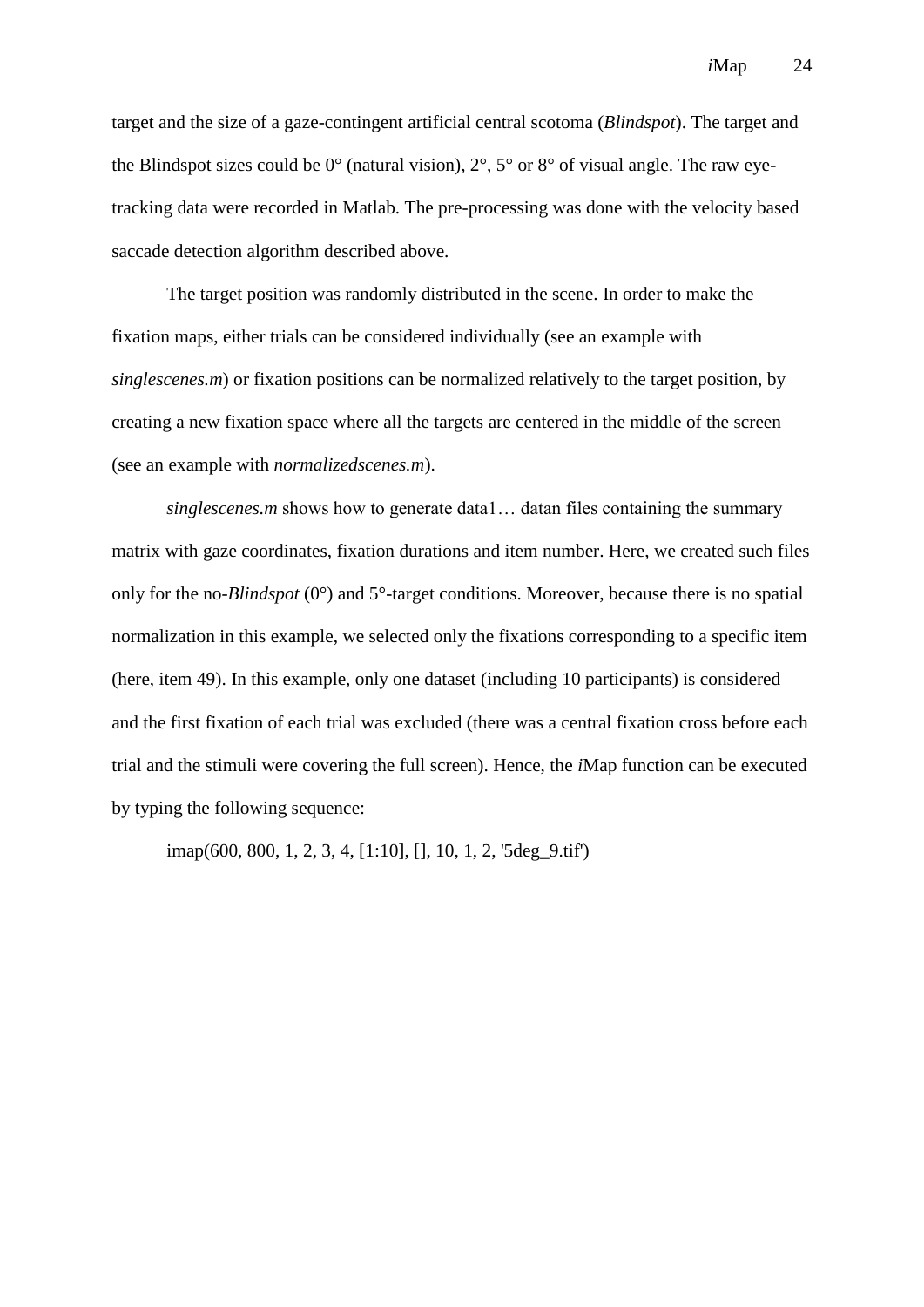

**Figure 7.** Statistical fixation map (fixation durations) for a specific item, the first fixation of each trial was excluded and the search space cover the entire stimulus/screen.

*normalizedscenes.m* is constructed in a similar way as *singlescenes.m*, beside the fact that there is no need to filter the data for a specific trial as the target positions are spatially normalized. Here, there is no background as different stimuli are considered. The *i*Map function can be executed by typing the following sequence:

imap(600, 800, 1, 2, 3, 4, [1:10])

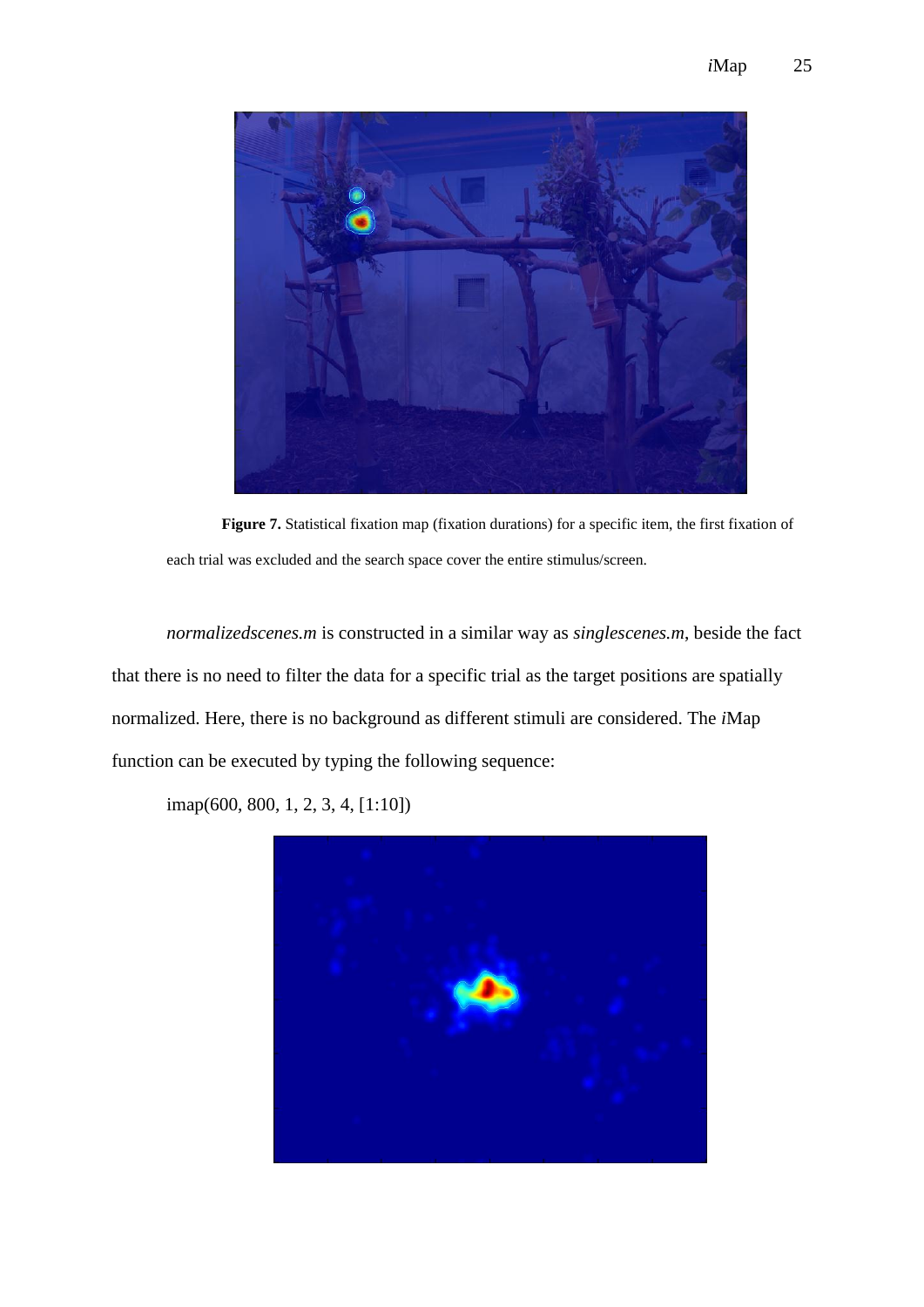**Figure 8.** Statistical fixation map for spatially normalized items

Below is an example of a selection of specific fixations (fixations 6 to 15 of each trial, late fixations):

imap(600, 800, 1, 2, 3, 4, [1:10], [], 10, 1, 2, [], [6:15])

The syntax imap(600, 800, 1, 2, 3, 4, [1:10], [], 10, 1, 2, 0, [6:15]) is also accepted.



**Figure 9.** Statistical fixation map for spatially normalized items and late fixations

This example reveals less surrounding fixations due to the image exploration. In contrast, only a central hotspot is present showing that most of the 'late' fixations are on the target. This example also shows that it is possible to extract individual or a series of fixations for the eye movement analysis with *i*Map.

#### **Example 3:**

This example uses data collected during an experiment using eye movements and a memory task similar to the one described in Harkin, B., & Kessler, K., [\(2009\)](#page-35-10). How Checking Breeds Doubt: Reduced Performance in a Simple Working Memory Task. *Behaviour Research and Therapy*, *47*, 504-512.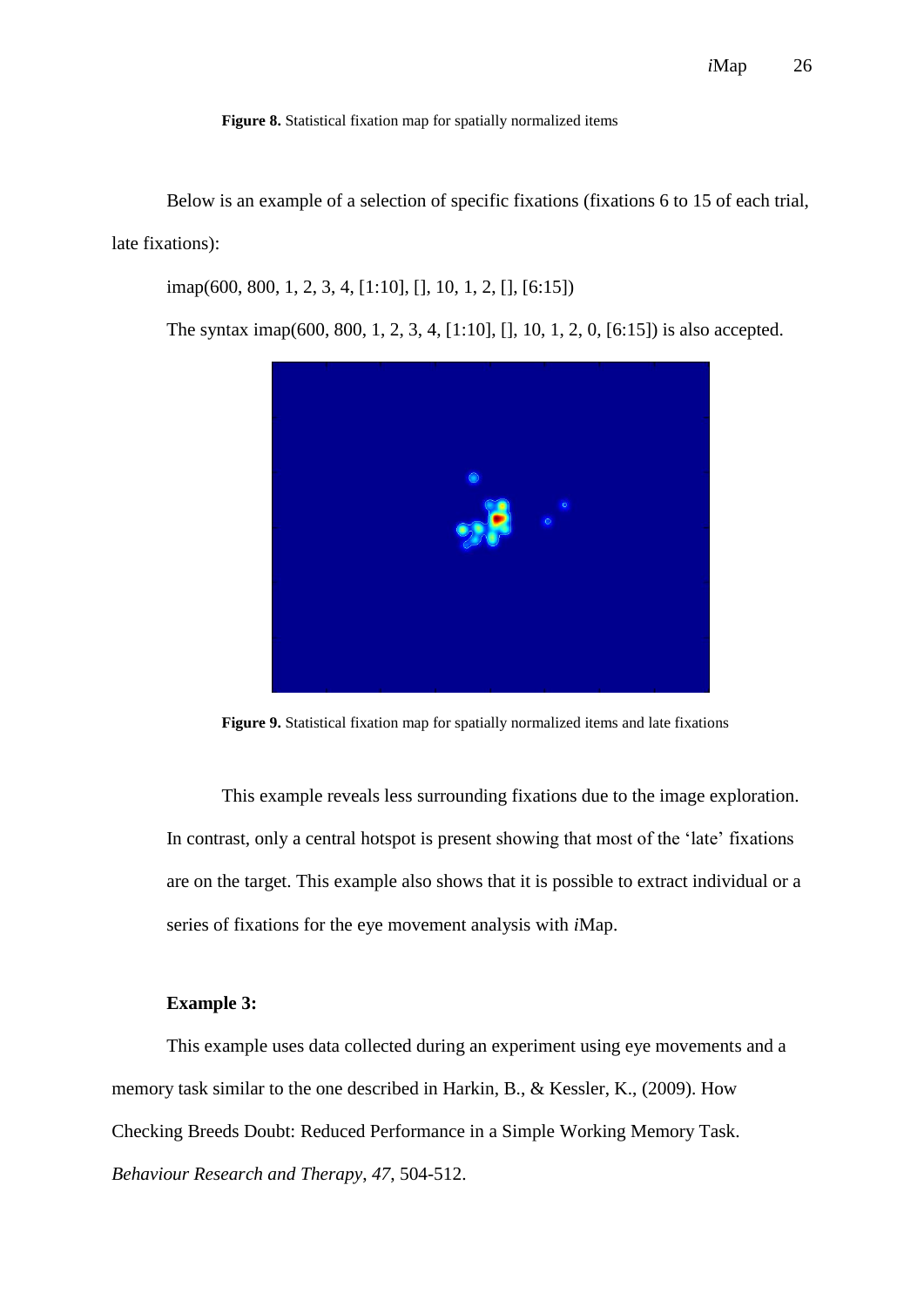The experiment involved learning letters position on a 2x3 grid, testing high vs. lowchecking participants and the presentation of correct versus incorrect probes (see figure 10).



Figure 10. Presentation of the stimuli used and the time course of the trials.

The experiment was presented with E-Prime. The raw data were recorded in SR-Research edf format. The data were then pre-processed using SR-Research DataViewer and the fixation report was exported in text format. *memorytask.m* prepares the data for the analysis and run *i*Map. The screen-based coordinates are also centered on the stimulus.

The preparation code (memorytask.m) allows considering specific conditions. We can specify for correct or incorrect probe 1 (corP1 and incorP1) and several time periods (period  $1 < 2$  sec., 2 sec.  $\lt$  period  $2 < 4$  sec., 4 sec.  $\lt$  period 3). The fixation maps reveal specific patterns for each time period.

Figure 11 shows the fixation pattern for the learning stage (period), regardless of the probe correctness or the participant group (note that a specific analysis showed no effect of these factors during learning). We used the following function:

imap(396, 288, 1, 2, 3, 4, [lowcheck highcheck], [], 10, 1, 1)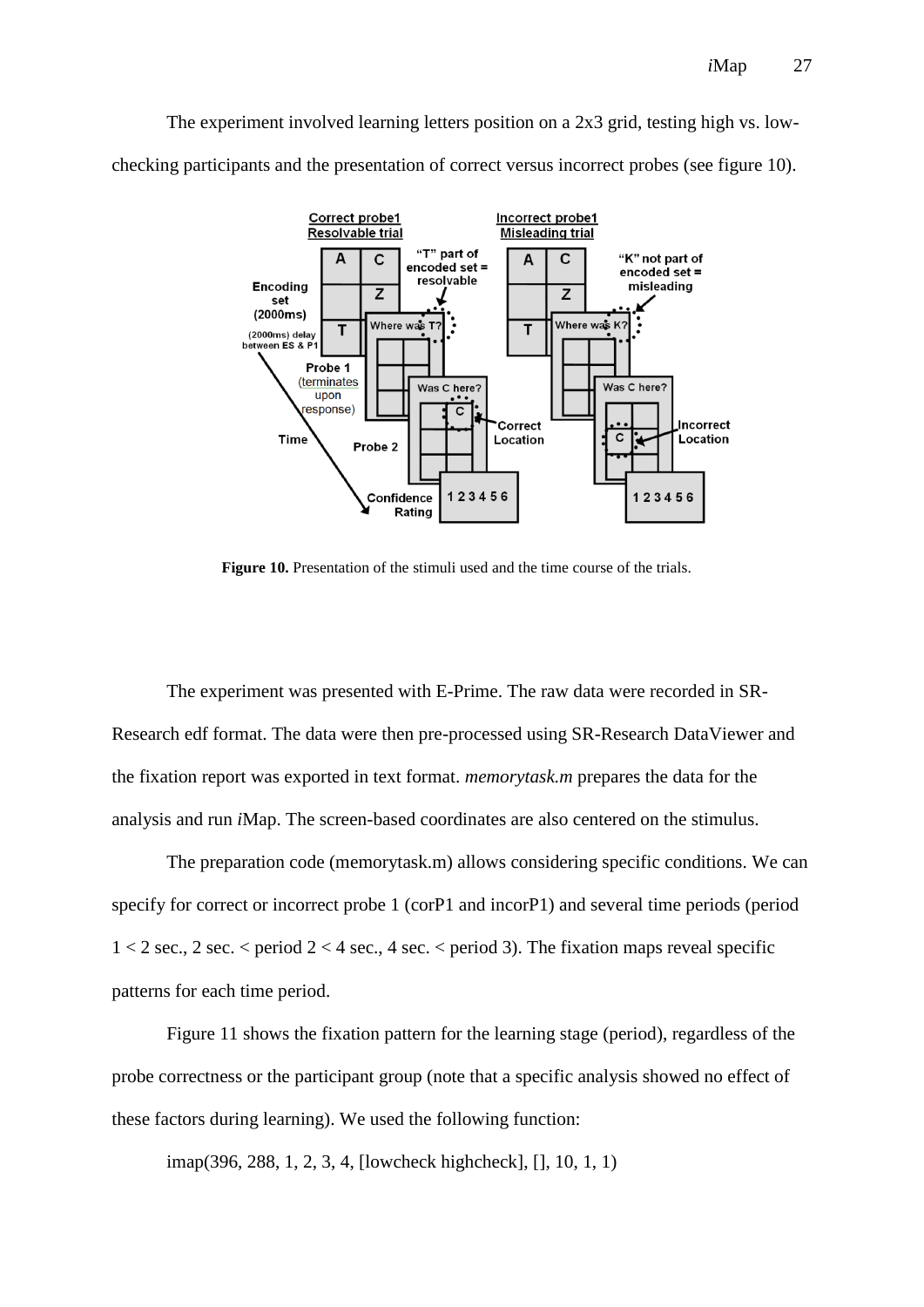

**Figure 11**. Fixation map of the learning stage calculated across all participants and probe conditions.

These data clearly show that the central fixation cross appearing before the beginning of the trial impacts on the fixation pattern. In such experimental situations (with no randomization of stimulus location and identical first fixation location for all the trials), it is recommended that the the first fixation is excluded. Figure 12 presents the same analysis when excluding the first fixation, by using the following parameters in the input of the *i*Map function:

imap(396, 288, 1, 2, 3, 4, [lowcheck highcheck], [], 10, 1, 2)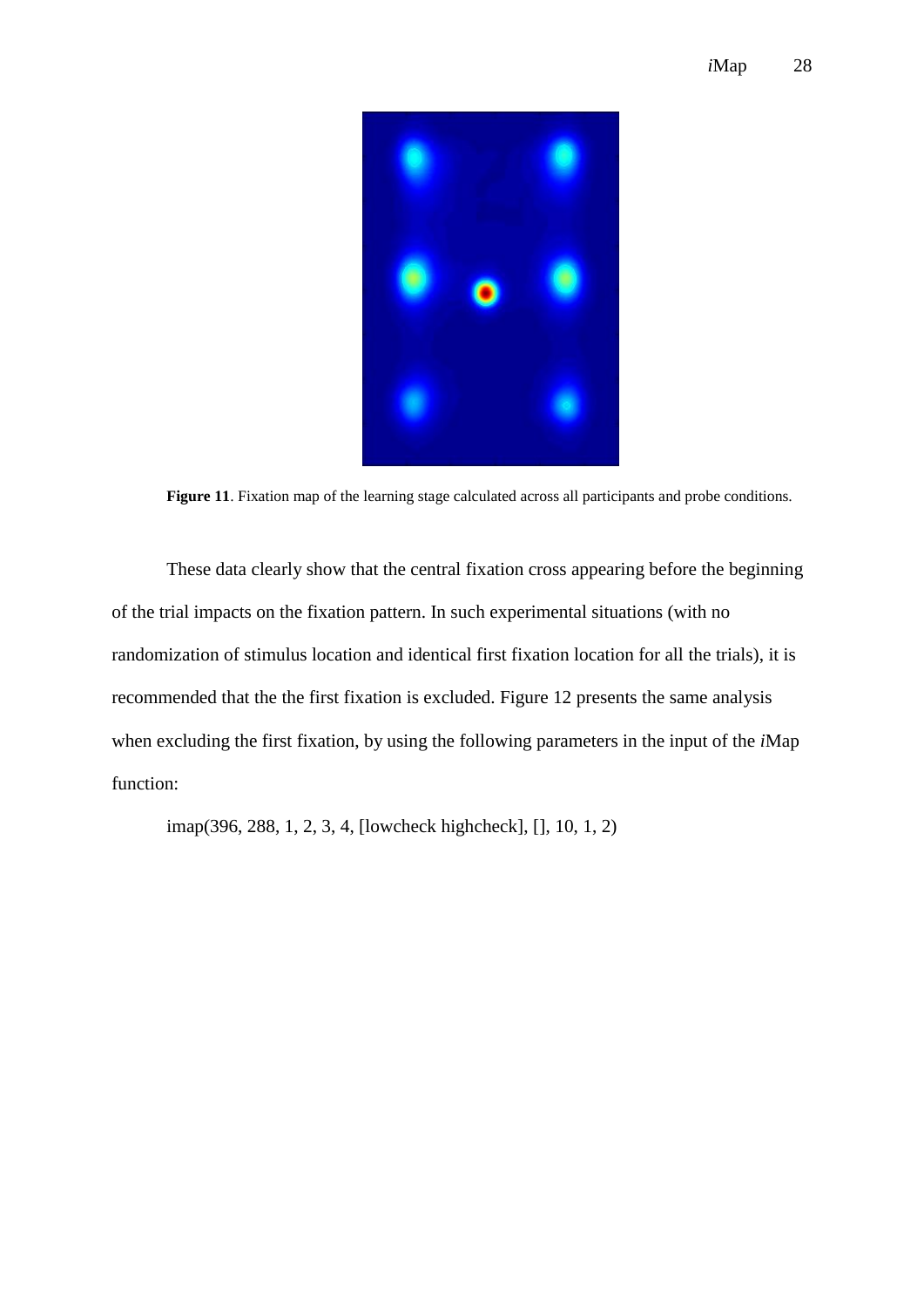

**Figure 12**. Fixation map of the learning stage calculated across all participants and probe conditions without the first fixation.

The statistical fixation map reveals significant hotspots on each of the 6 positions where the letters could appear. It also shows an upper-field bias.

Figure 13 shows the fixation pattern during the delay (period 2), regardless of the probe correctness or the participant group.



**Figure 13.** Statistical fixation map for the delay period (empty screen)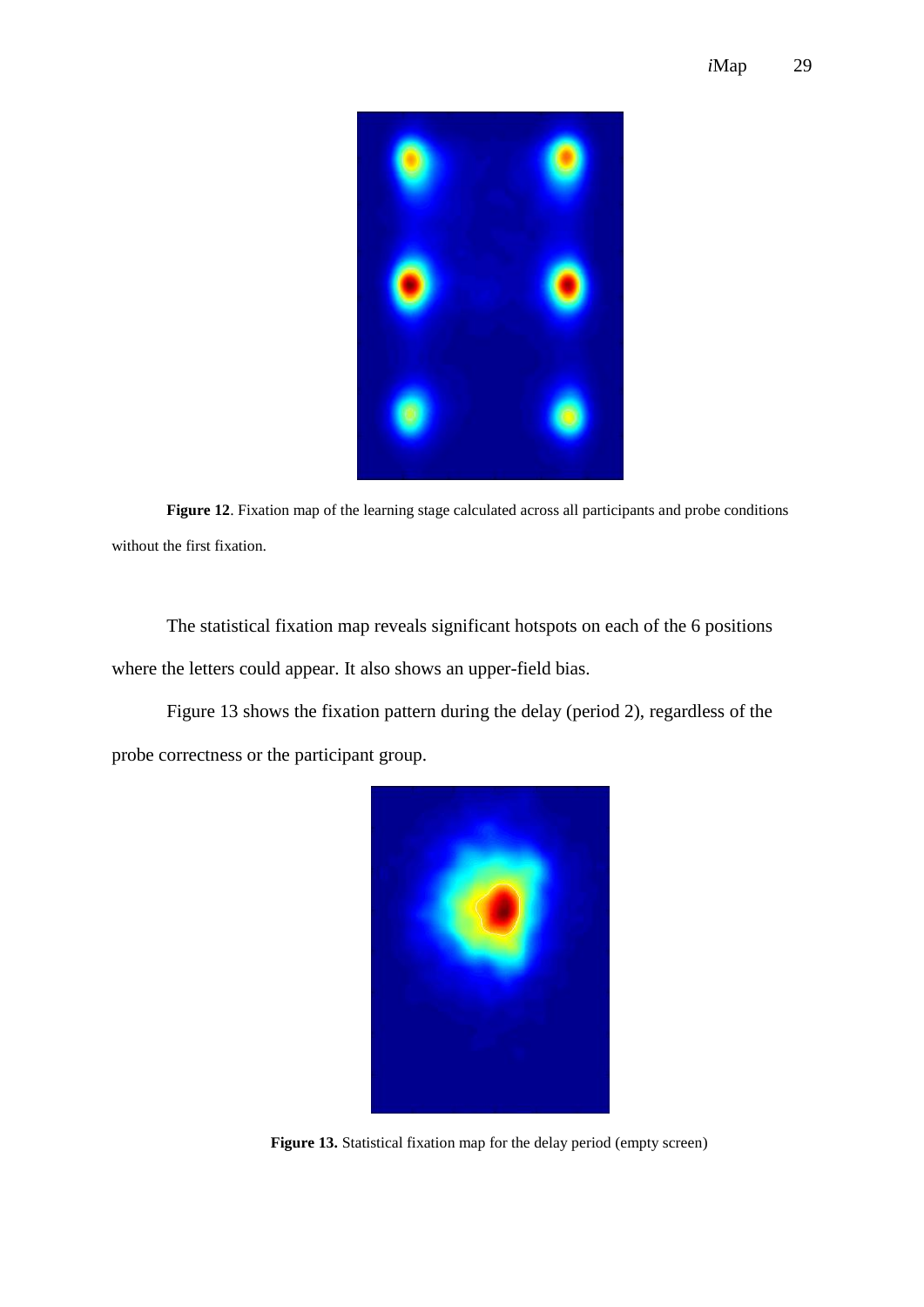During the delay, no information was presented on the screen. The statistical fixation maps revealed central fixations with an upper-field bias and no effect of the probe or the group of participant.

Interestingly, the fixation maps were different for low- versus high-checkers in the third time period when the probe was incorrect. During the third period, the empty grid was presented and the participant had to indicate the location of the probe. The hotspots, at the top of the fixation maps, indicate that the participants were gazing at the instruction (probe, the letter they had to localize). Looking at the incorrect probe is sufficient for a response from the low-checkers. In contrast, the high-checkers verify on the grid (which is empty during this period) before answering.



**Figure 14.** Statistical fixation maps for low- versus high-checkers during the third period in the incorrect-probe condition.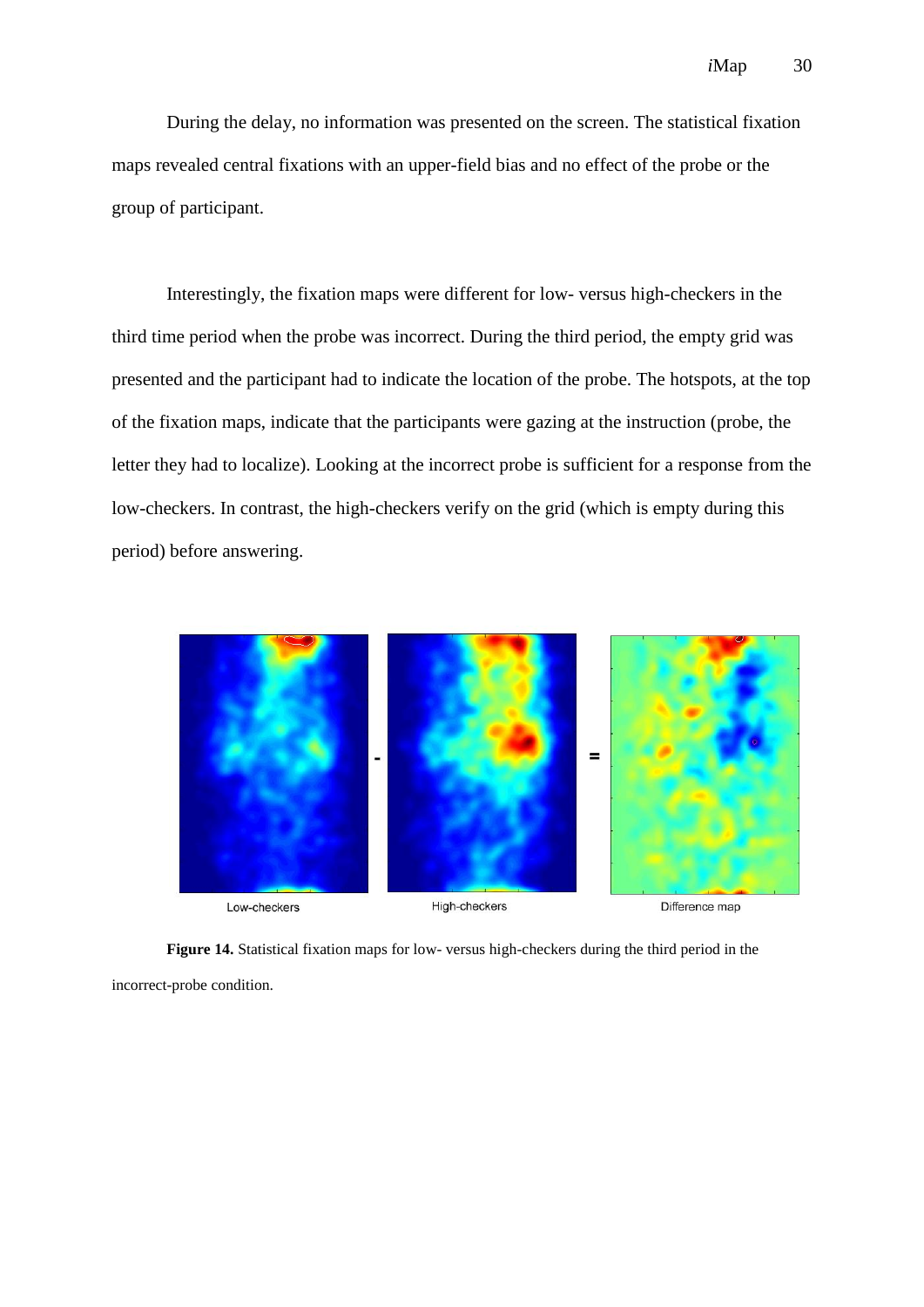# **Discussion**

We have developed an alternative method to analyze eye movement data: *i*Map. As previous approaches (e.g., [Barrington, et al., 2008;](#page-34-2) [Bruce & Tsotsos, 2009;](#page-34-3) [Buchan, et al.,](#page-34-4)  [2007;](#page-34-4) [Harding & Bloj, 2010;](#page-35-3) [Henderson, 2003;](#page-35-4) [Kita, et al., 2010;](#page-36-3) [Pomplun, et al., 1996;](#page-37-4) [Tatler, et al., 2010;](#page-38-2) [Torralba, et al., 2006;](#page-38-3) [Wooding, 2002\)](#page-39-2), this method does not rely on the *subjective* definition of ROIs; it simply does not require the use of ROIs. *i*Map offers some advantages compared to previous methods. Firstly, it relies on robust statistics to assess the significance of the effects. Secondly, it is coded as an editable toolbox for Matlab, freely available for use.

To illustrate the functionality and flexibility of the toolbox, we have provided three examples. The results from those examples, coupled with the results from our previous work on face [\(Blais, et al., 2008;](#page-34-6) [Caldara, et al., 2010;](#page-35-7) [Jack, et al., 2009;](#page-36-7) [Kelly, et al., submitted;](#page-36-8) [Kelly, et al., 2010;](#page-36-9) [Rodger, et al., in press\)](#page-37-8) and scene processing [\(Miellet, et al., 2010\)](#page-37-3) that are largely consistent with the Western Caucasian eye movement literature and the literature on East Asian observers [\(Kita, et al., 2010\)](#page-36-3), show that the toolbox effectively captures eye movement sensitivity for the tasks at hand. In the first dataset, we initially compared the fixation strategies deployed by Western Caucasian (WC) and East Asian (EA) observers while learning WC and EA faces. This comparison resulted in significant fixation biases across observers. WC observers fixated the eye region more than EA observers, whereas EA observers fixated the central part of the face more in comparison with WC observers. Additional analyses also revealed similar fixation patterns for both type of stimuli (WC versus EA faces) or correct versus incorrect face recognition [\(see Caldara, et al., 2010\)](#page-35-7). In the second dataset, observers had to detect and identify an animal in a natural visual scene. We showed *i*Map analyses for the natural digital images and digital images normalized (centred) for the position of the animal. This analysis showed significant fixation hotspots on the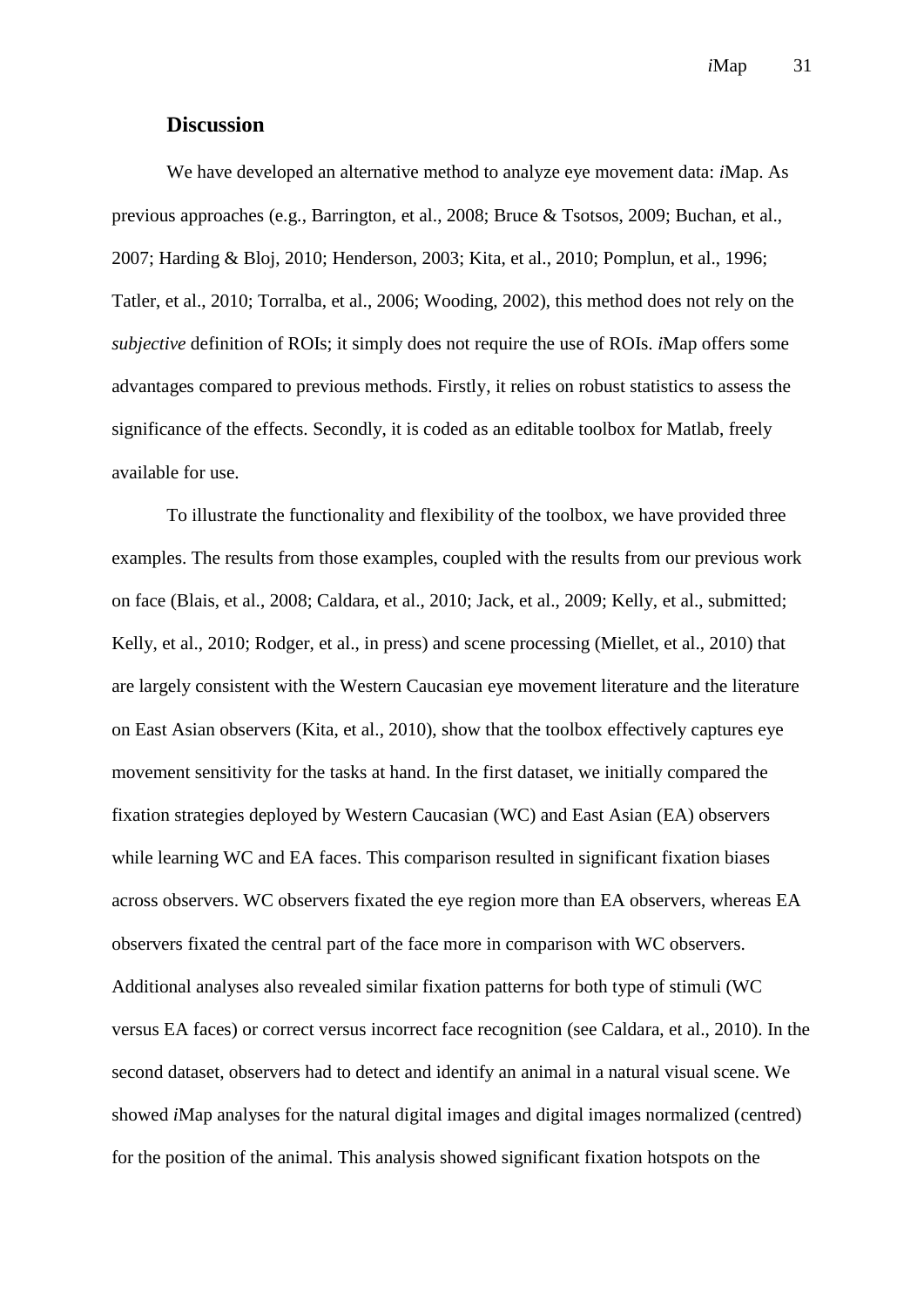search target. Additional analysis also revealed fixations on the targets despite large *Blindspots* and similar fixation patterns for EA versus WC participants [\(see Miellet, et al.,](#page-37-3)  [2010\)](#page-37-3), along with the flexibility of using a subset of fixations for generating the statistical maps. Finally, in the last dataset, we compared High- and Low-checkers observers in a memory task. This analysis showed that High- and Low-checkers deploy different strategies when confronted with ambiguous/erroneous information.

*i*Map was inspired by *f*MRI methods and it suffers for very similar caveats, which we are going to address in turn: the choice of the width of the standard deviation of the Gaussian kernel used during the smoothing procedure and the normalization.

The first parameter is clearly dependent on the experimental stimuli used in the eye movement study and the task at hand. In neuroimaging, this choice is perhaps easier, as the width of the Gaussian should not be larger than the brain region of interest, for instance: 3 to 6 mm for the Full Width Half Maximum for a small region such has the Fusiform Face Area (e.g., [Caldara & Seghier, 2009;](#page-34-8) [Caldara et al., 2006;](#page-34-9) [Rossion et al., 2003;](#page-38-7) [Schiltz et al., 2006\)](#page-38-8), or up to12mm for the Full Width Half Maximum for a larger region such as the insula [\(see](#page-37-9)  [Mutschler et al., 2007\)](#page-37-9). The logic is similar for eye movement analyses. In our previous work, we were very careful to not "over-smooth" our data. We have used Gaussian kernels with a standard deviation covering approximately 0.5° of visual angle (Blais, et [al., 2008;](#page-34-6) [Caldara, et al., 2010;](#page-35-7) [Jack, et al., 2009;](#page-36-7) [Kelly, et al., submitted;](#page-36-8) [Kelly, et al., 2010;](#page-36-9) [Miellet, et](#page-37-3)  [al., 2010;](#page-37-3) [Rodger, et al., in press\)](#page-37-8), which is roughly the size covering a fourth of the fovea [\(Hood & Finkelstein, 1986\)](#page-35-11). We thought this was a sensible choice for the question we aimed to address: investigating cultural diversity in face processing. However, this could not be considered as the optimal parameter for analyzing *any* eye movement task. For instance, let's assume we would like to investigate the role of the pupil size in the evaluation of attractiveness for a series of human face stimuli. In this case, it would be necessary to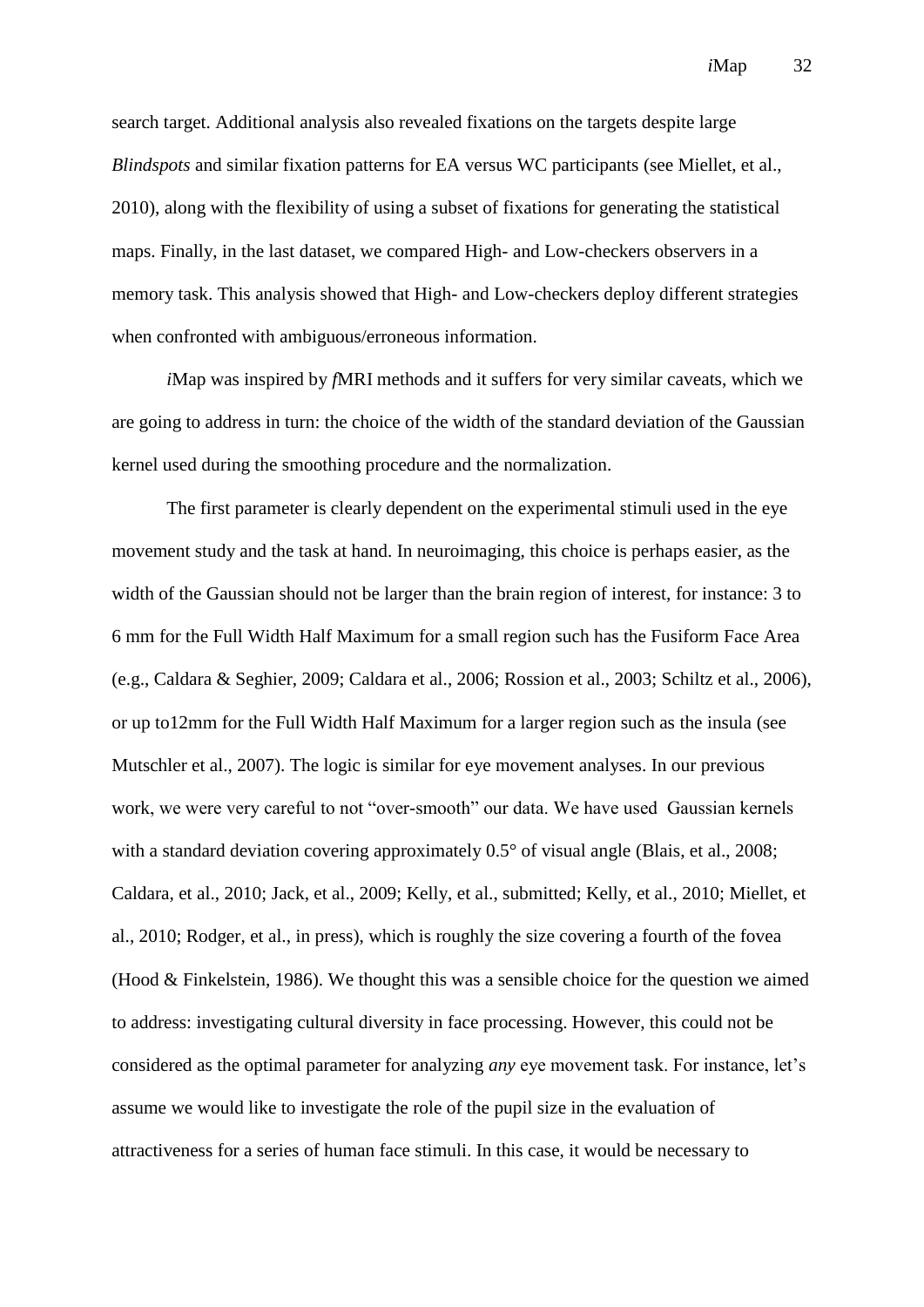significantly decrease the standard deviation of the Gaussian kernel in order to capture subtle differences in the fixation patterns falling in the pupil/eye region. As for neuroimaging, there is no a governing rule to define the size of the standard deviation of the Gaussian kernel. The experimenters need to evaluate and back up their choice with existing knowledge in the literature, and also justify their choices in respect to the stimuli, the equipment and the task used in the experiment.

Similar to neuroimaging data that are recorded from brains of different participants, *i*Map requires a normalized space to perform statistical analyses. Without entering into the details, in *f*MRI there are several approaches used to normalize the human brains of different participants. The most commonly used approaches involve the realignment of the brains into the Tailairach [\(Talairach & Tournoux, 1988\)](#page-38-9) or the Montreal Neurological Institute (MNI) standard template spaces. This process ensures that the comparison of voxels across participants is valid. Similarly, *i*Map requires that the fixation landscapes created for a particular condition are built on a homogenous space, such as a given fixation for one item is fully comparable to a fixation on the same location in another item. Therefore, to meet this requirement, the faces we used in our previous studies [\(Blais, et al., 2008;](#page-34-6) [Caldara, et al.,](#page-35-7)  [2010;](#page-35-7) [Jack, et al., 2009;](#page-36-7) Kelly, [et al., submitted;](#page-36-8) [Kelly, et al., 2010;](#page-36-9) [Rodger, et al., in press\)](#page-37-8) and in the current examples, were normalized for their eye and mouth positions. In the example we provide for visual scenes, we demonstrated that is also possible to normalize natural scenes, by arbitrarily centring the object of interest in the middle of the scene [\(see](#page-37-3)  [Miellet, et al., 2010\)](#page-37-3); note that the task used here was to find and identify the animal. However, *i*Map does not prevent the analyses of a unique input space, as long as many eye movement samples are collected to ensure the statistical validity of the analysis.

It is worth noting that *i*Map has been developed to analyse *where* and *when* eye movements are performed by the observers. As illustrated by the previous examples, *i*Map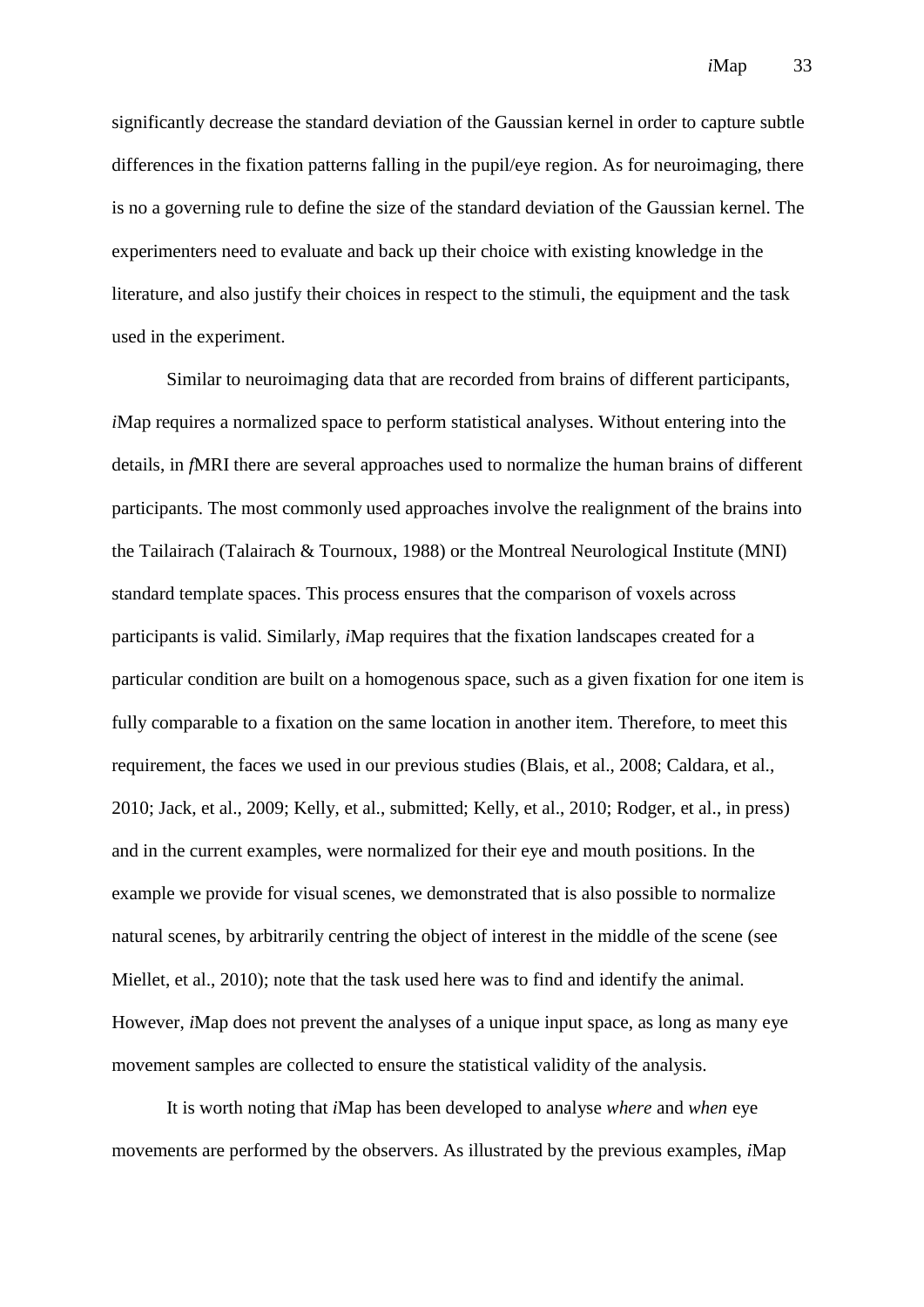can extract (and compare) the fixation maps of each particular fixation (first, second, etc.). This descriptive analysis provides information on the time course of fixations. Recently, there have been various fruitful attempts to integrate these measures occurring over time and to extract the occurrence of *statistically* significant sequences in the scanpath used by the observers (e.g., [Cristino, et al., 2010;](#page-35-5) [Jack, et al., 2009\)](#page-36-7).

To sum up, *i*Map can analyse eye movement data with a robust data-driven approach that generates statistical fixation maps. As with every novel method, we anticipate improvements in the near future arising from the feedback of potential users. We aim to keep the *i*Map method updated, and will freely provide new versions of the Matlab toolbox code online. We believe that various approaches and methods are necessary in any scientific discipline, allowing researchers to use the more appropriate method to answer the question at hand. We hope that users will help us on improving *i*Map and eventually on building bridges with other data-driven Matlab-based toolboxes for eye-movement analysis.

## **Acknowledgments**

The authors were supported by The Economic and Social Research Council and Medical Research Council (ESRC/RES-060-25-0010). We would like to thank Helen Rodger for her comments on a previous version of the paper.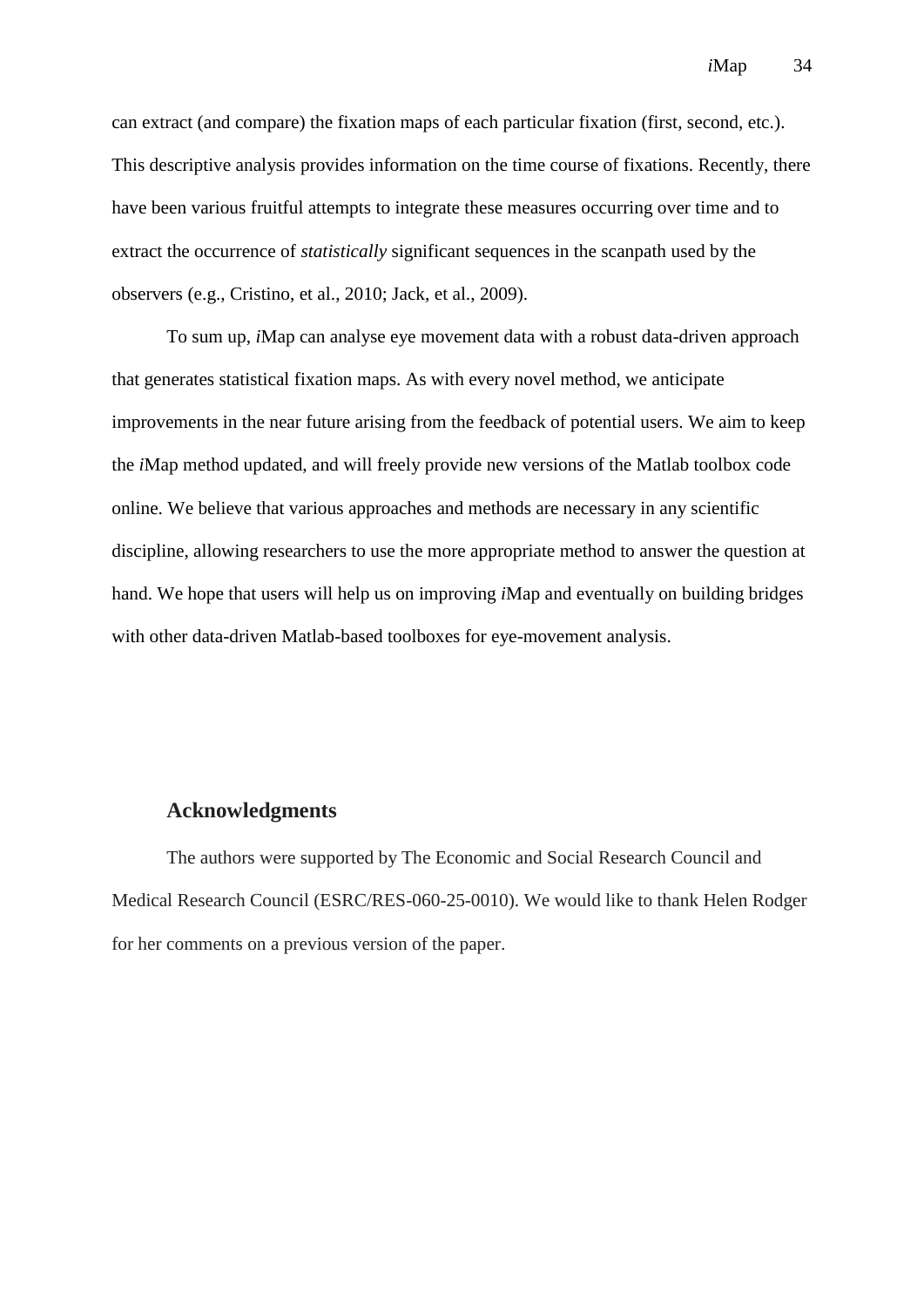# **References**

- <span id="page-34-5"></span>Adler, R. J. (1981). *The Geometry of Random Fields*. New York: Wiley.
- <span id="page-34-7"></span>Bang, S., Kim, D., & Choi, S. (2001). Asian Face Image Database. Postech, Korea.
- <span id="page-34-2"></span>Barrington, L., Marks, T. K., Hsiao, J. H., & Cottrell, G. W. (2008). NIMBLE: a kernel density model of saccade-based visual memory. *J Vis, 8*(14), 17 11-14.
- <span id="page-34-1"></span>Barton, J. J., Radcliffe, N., Cherkasova, M. V., Edelman, J., & Intriligator, J. M. (2006). Information processing during face recognition: the effects of familiarity, inversion, and morphing on scanning fixations. *Perception, 35*(8), 1089-1105.
- <span id="page-34-6"></span>Blais, C., Jack, R. E., Scheepers, C., Fiset, D., & Caldara, R. (2008). Culture shapes how we look at faces. *PLoS ONE, 3*(8), e3022.
- <span id="page-34-3"></span>Bruce, N. D., & Tsotsos, J. K. (2009). Saliency, attention, and visual search: an information theoretic approach. *J Vis, 9*(3), 5 1-24.
- <span id="page-34-4"></span>Buchan, J. N., Pare, M., & Munhall, K. G. (2007). Spatial statistics of gaze fixations during dynamic face processing. *Soc Neurosci, 2*(1), 1-13.
- <span id="page-34-0"></span>Buswell, G. T. (1935). *How People Look at Pictures: A Study of The Psychology of Perception in Art*. Chicago: The University of Chicago Press.
- <span id="page-34-8"></span>Caldara, R., & Seghier, M. L. (2009). The Fusiform Face Area responds automatically to statistical regularities optimal for face categorization. *Hum Brain Mapp, 30*(5), 1615- 1625.
- <span id="page-34-9"></span>Caldara, R., Seghier, M. L., Rossion, B., Lazeyras, F., Michel, C., & Hauert, C. A. (2006). The fusiform face area is tuned for curvilinear patterns with more high-contrasted elements in the upper part. *Neuroimage, 31*(1), 313-319.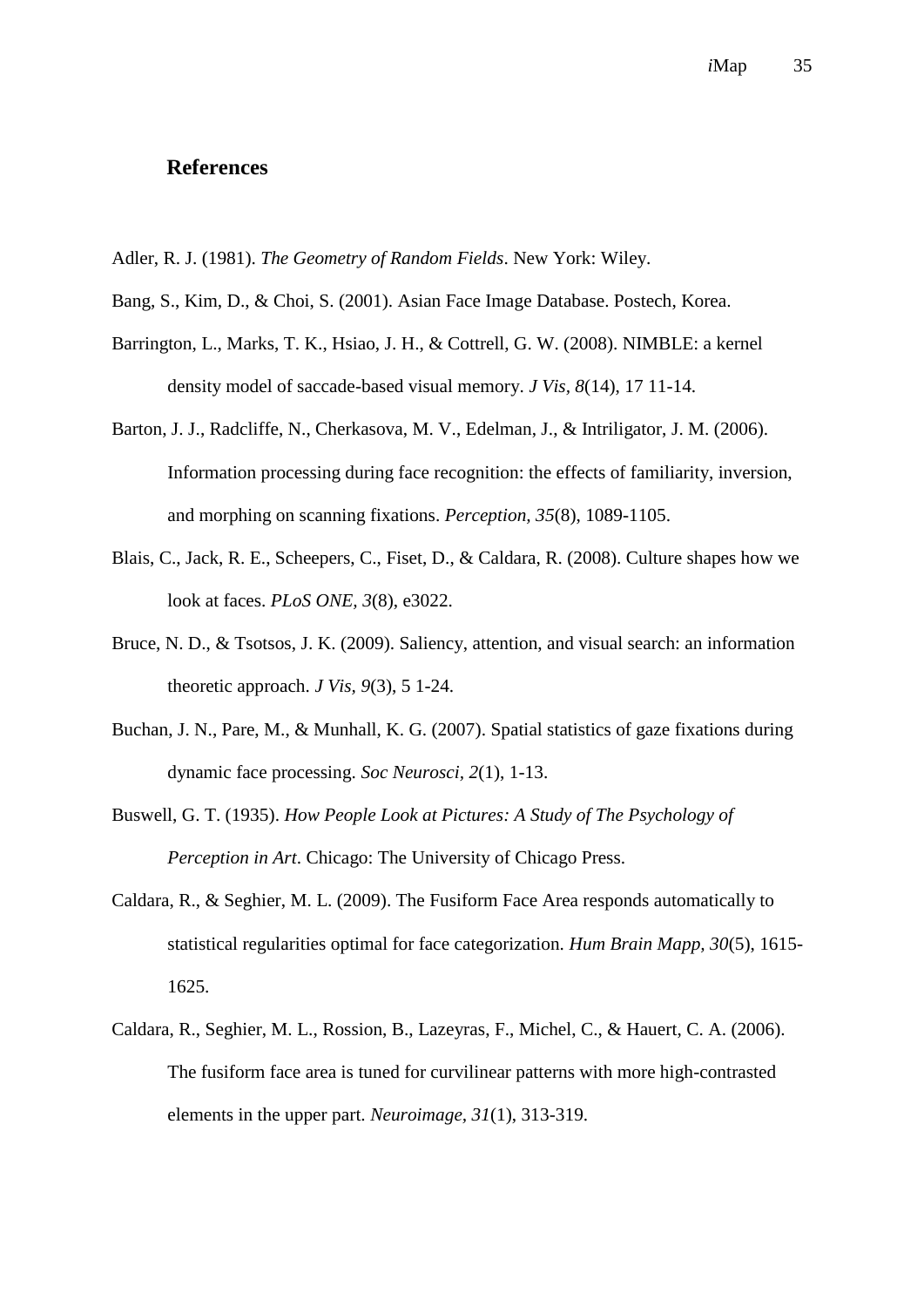- <span id="page-35-7"></span>Caldara, R., Zhou, X., & Miellet, S. (2010). Putting culture under the 'spotlight' reveals universal information use for face recognition. *PLoS ONE, 5*(3), e9708.
- <span id="page-35-6"></span>Carmi, R., & Itti, L. (2006). The role of memory in guiding attention during natural vision. *J Vis, 6*(9), 898-914.
- <span id="page-35-8"></span>Chauvin, A., Worsley, K. J., Schyns, P. G., Arguin, M., & Gosselin, F. (2005). Accurate statistical tests for smooth classification images. *J Vis, 5*(9), 659-667.
- <span id="page-35-9"></span>Cohen, J. (1988). *Statistical power analysis for the behavioral sciences (2nd ed.)*. Hillsdale, NJ: Lawrence Earlbaum Associates.
- <span id="page-35-5"></span>Cristino, F., Mathot, S., Theeuwes, J., & Gilchrist, I. D. (2010). ScanMatch: a novel method for comparing fixation sequences. *Behav Res Methods, 42*(3), 692-700.
- <span id="page-35-1"></span>Dodge, R. (1916). Visual motor functions. *Psychological Bulletin, 13*, 421-427.
- <span id="page-35-3"></span>Harding, G., & Bloj, M. (2010). Real and predicted influence of image manipulations on eye movements during scene recognition. *J Vis, 10*(2), 8 1-17.
- <span id="page-35-10"></span>Harkin, B., & Kessler, K. (2009). How Checking Breeds Doubt: Reduced Performance in a Simple Working Memory Task. *Behaviour Research and Therapy, 47*, 504-512.
- <span id="page-35-4"></span>Henderson, J. M. (2003). Human gaze control during real-world scene perception. *Trends Cogn Sci, 7*(11), 498-504.
- <span id="page-35-2"></span>Henderson, J. M., Williams, C. C., & Falk, R. J. (2005). Eye movements are functional during face learning. *Mem Cognit, 33*(1), 98-106.
- <span id="page-35-0"></span>Hering, E. (1879). Uber Muskelgerausche des Auges. *Sitzungsberichte der kaiserlichen Akademie der Wissenschaften in Wien. Mathematisch-naturwissenschaftliche Klasse, Abt. III*(79), 137-154.
- <span id="page-35-11"></span>Hood, D. C., & Finkelstein, M. A. (1986). *Sensitivity to light, Sensory processes and perception* (Vol. 1). New York: Wiley.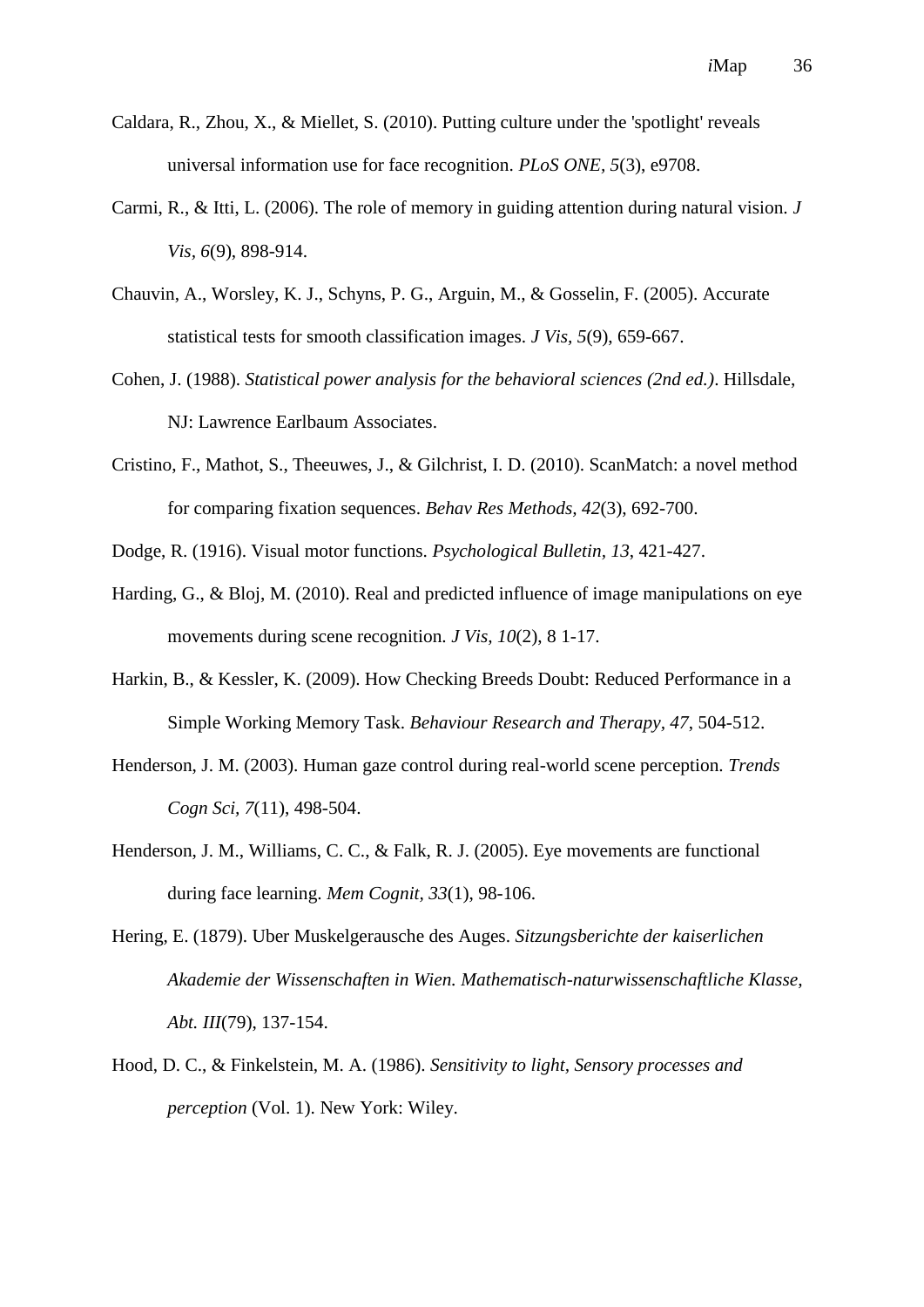- <span id="page-36-7"></span>Jack, R. E., Blais, C., Scheepers, C., Schyns, P. G., & Caldara, R. (2009). Cultural confusions show that facial expressions are not universal. *Curr Biol, 19*(18), 1543-1548.
- <span id="page-36-5"></span>Jarodzka, H., Holmqvist, K., & Nyström, M. (2010). *A Vector-based,Multidimensional Scanpath Similarity Measure*. Paper presented at the Eye-tracking Research and Applications (ETRA).
- <span id="page-36-0"></span>Javal, É. (1879). Essai sure la physiologie de la lecture. *Annales d'oculistique, 82*, 242-253.
- <span id="page-36-8"></span>Kelly, D. J., Jack, R. E., Miellet, S., De Luca, E., Foreman, K., & Caldara, R. (submitted). Social experience does not abolish cultural diversity in eye movements.
- <span id="page-36-9"></span>Kelly, D. J., Miellet, S., & Caldara, R. (2010). Culture shapes eye movements for visually homogeneous objects. [Original Research Article]. *Frontiers in Perception Science, 1*.
- <span id="page-36-3"></span>Kita, Y., Gunji, A., Sakihara, K., Inagaki, M., Kaga, M., Nakagawa, E., et al. (2010). Scanning strategies do not modulate face identification: eye-tracking and nearinfrared spectroscopy study. *PLoS ONE, 5*(6), e11050.
- <span id="page-36-2"></span>Kriegeskorte, N., Simmons, W. K., Bellgowan, P. S., & Baker, C. I. (2009). Circular analysis in systems neuroscience: the dangers of double dipping. *Nat Neurosci, 12*(5), 535- 540.
- <span id="page-36-1"></span>Lamare, M. (1892). Des mouvements des yeux dans la lecture. *Bulletin et Memoire de la Societe Francaise d'Ophthalmologie*(10), 354-364.
- <span id="page-36-4"></span>Leonards, U., Baddeley, R., Gilchrist, I. D., Troscianko, T., Ledda, P., & Williamson, B. (2007). Mediaeval artists: masters in directing the observers' gaze. *Curr Biol, 17*(1), R8-9.
- <span id="page-36-10"></span>Lundqvist, D., Flykt, A., & Öhman, A. (1998). The karolinska directed emotional faces. Stockholm, Sweden: Karolinska Institute.
- <span id="page-36-6"></span>Mannan, S. K., Kennard, C., & Husain, M. (2009). The role of visual salience in directing eye movements in visual object agnosia. *Curr Biol, 19*(6), R247-248.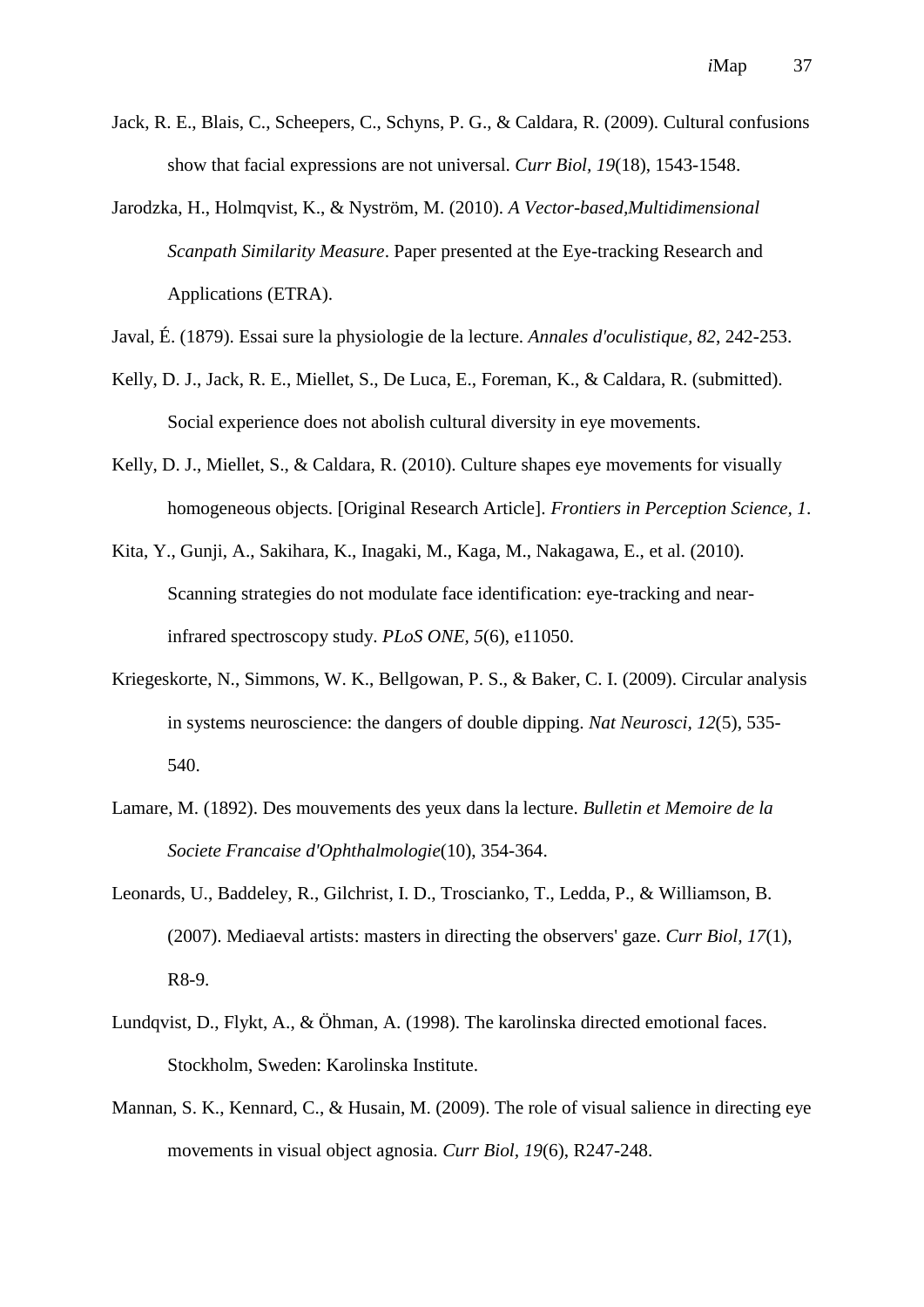- <span id="page-37-3"></span>Miellet, S., Zhou, X., He, L., Rodger, H., & Caldara, R. (2010). Investigating cultural diversity for extrafoveal information use in visual scenes. *Journal of Vision, 10*(6), 1- 18.
- <span id="page-37-9"></span>Mutschler, I., Schulze-Bonhage, A., Glauche, V., Demandt, E., Speck, O., & Ball, T. (2007). A rapid sound-action association effect in human insular cortex. *PLoS ONE, 2*(2), e259.
- <span id="page-37-5"></span>Nuthmann, A., & Henderson, J. M. (2010). Object-based attentional selection in scene viewing. *J Vis, 10*(8), 20.
- <span id="page-37-2"></span>Orban de Xivry, J. J., Ramon, M., Lefevre, P., & Rossion, B. (2008). Reduced fixation on the upper area of personally familiar faces following acquired prosopagnosia. *J Neuropsychol, 2*(Pt 1), 245-268.
- <span id="page-37-6"></span>Over, E. A., Hooge, I. T., & Erkelens, C. J. (2006). A quantitative measure for the uniformity of fixation density: The Voronoi method. *Behav Res Methods, 38*(2), 251-261.
- <span id="page-37-4"></span>Pomplun, M., Ritter, H., & Velichkovsky, B. (1996). Disambiguating complex visual information: towards communication of personal views of a scene. *Perception, 25*(8), 931-948.
- <span id="page-37-7"></span>Posner, M. I. (1980). Orienting of attention. *Q J Exp Psychol, 32*(1), 3-25.
- <span id="page-37-0"></span>Rayner, K. (1998). Eye movements in reading and information processing: 20 years of research. *Psychol Bull, 124*(3), 372-422.
- <span id="page-37-1"></span>Rayner, K. (2009). Eye movements and attention in reading, scene perception, and visual search. *Q J Exp Psychol (Colchester), 62*(8), 1457-1506.
- <span id="page-37-8"></span>Rodger, H., Kelly, D., Blais, C., & Caldara, R. (in press). Inverting faces does not abolish cultural diversity in eye movements.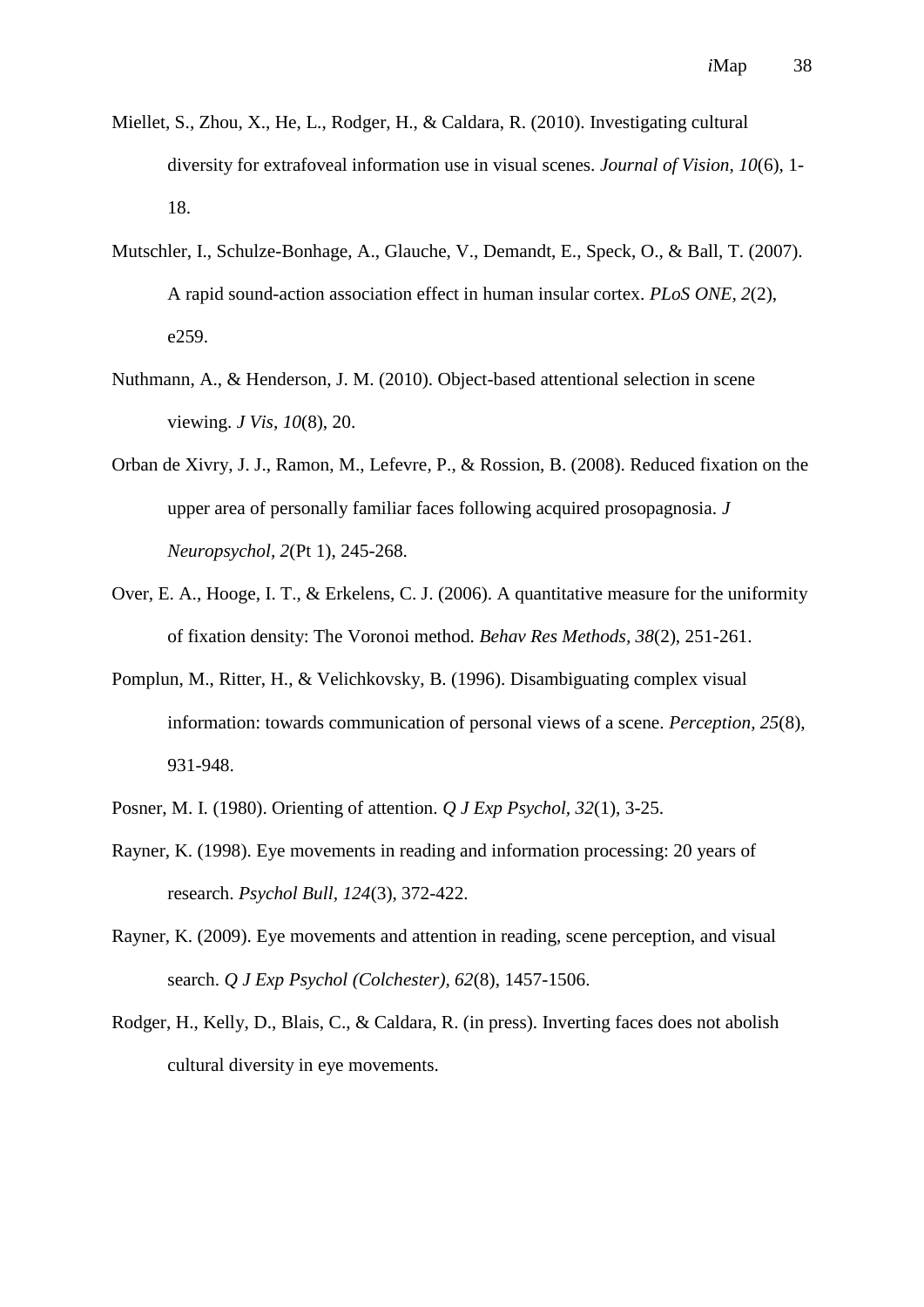- <span id="page-38-7"></span>Rossion, B., Caldara, R., Seghier, M., Schuller, A. M., Lazeyras, F., & Mayer, E. (2003). A network of occipito-temporal face-sensitive areas besides the right middle fusiform gyrus is necessary for normal face processing. *Brain, 126*(Pt 11), 2381-2395.
- <span id="page-38-8"></span>Schiltz, C., Sorger, B., Caldara, R., Ahmed, F., Mayer, E., Goebel, R., et al. (2006). Impaired face discrimination in acquired prosopagnosia is associated with abnormal response to individual faces in the right middle fusiform gyrus. *Cereb Cortex, 16*(4), 574-586.
- <span id="page-38-6"></span>Smith, S. M. (2003). *Preparing fMRI data for statistical analysis*. Oxford, UK: Oxford University Press.
- <span id="page-38-9"></span>Talairach, J., & Tournoux, P. (1988). *Co-planar Stereotaxic Atlas of the Human Brain*. Stuttgart: Thieme.
- <span id="page-38-5"></span>Tatler, B. W. (2007). The central fixation bias in scene viewing: selecting an optimal viewing position independently of motor biases and image feature distributions. *J Vis, 7*(14), 4 1-17.
- <span id="page-38-4"></span>Tatler, B. W., Baddeley, R. J., & Gilchrist, I. D. (2005). Visual correlates of fixation selection: effects of scale and time. *Vision Res, 45*(5), 643-659.
- <span id="page-38-2"></span>Tatler, B. W., Wade, N. J., Kwan, H., Findlay, J. M., & Velichkovsky, B. M. (2010). Yarbus, eye movements, and vision. *1*(1), 7-27.
- <span id="page-38-3"></span>Torralba, A., Oliva, A., Castelhano, M. S., & Henderson, J. M. (2006). Contextual guidance of eye movements and attention in real-world scenes: the role of global features in object search. *Psychol Rev, 113*(4), 766-786.
- <span id="page-38-1"></span>Van Gompel, R. P. G., Fischer, M. H., Murray, W. S., & Hill, R. L. (2007). *Eye movements: A window on mind and brain*. Oxford: Elsevier.
- <span id="page-38-0"></span>Wade, N. J., Tatler, B. W., & Heller, D. (2003). Dodge-ing the issue: Dodge, Javal, Hering, and the measurement of saccades in eye-movement research. *Perception, 32*(7), 793- 804.